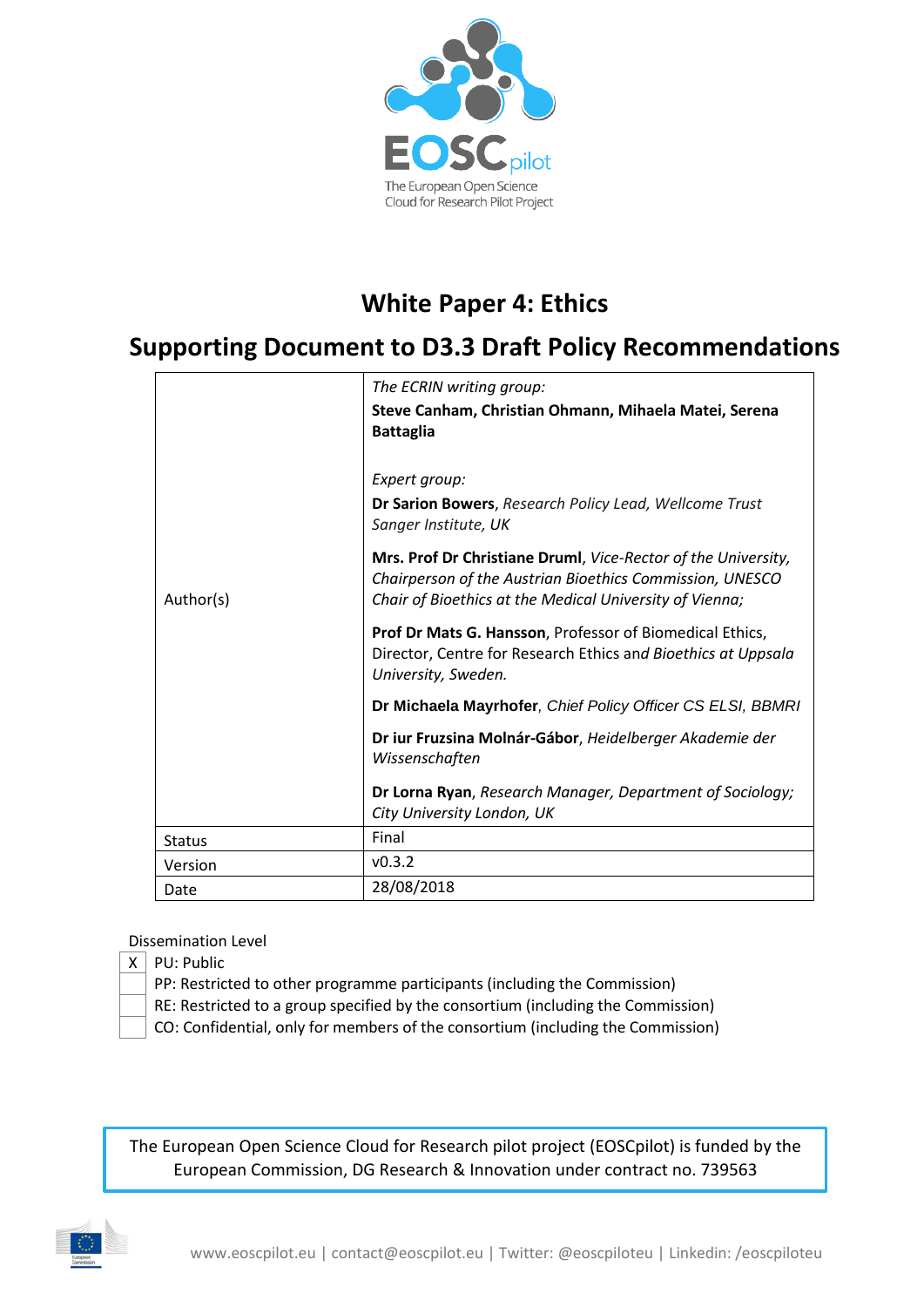# **Versioning and contribution history**

| <b>Version</b> | <b>Date</b>            | <b>Authors</b>                       | <b>Notes</b>                                                                                                 |
|----------------|------------------------|--------------------------------------|--------------------------------------------------------------------------------------------------------------|
|                | Nov 2017 - Jan<br>2018 | <b>ECRIN</b> writing group           | Initial work by the ECRIN team<br>(interviews, research of existing<br>initiatives and documents)            |
|                | 01/02/2018             | Expert group and ECRIN writing group | Telephone conference with senior<br>ethics experts                                                           |
| 1.1            | 18/02/2018             | <b>ECRIN</b> writing group           | First draft                                                                                                  |
| 1.1            | To 29/03/2018          | Expert group                         | Written feedback by the senior<br>ethical experts                                                            |
| 2.0            | 20/03/2018             | <b>ECRIN</b> writing group           | <b>Revised document</b>                                                                                      |
| 2.0            |                        | Expert group                         | <b>Further feedback</b>                                                                                      |
| 2.4            | 09/04/2018             | <b>ECRIN</b> writing group           | final<br>Successive<br>revisions,<br>to<br>version inserted into D3.3                                        |
| 0.1            | 25/04/2018             | Dale Robertson                       | White paper format created                                                                                   |
| 0.1            | 25/04/2018             | <b>ECRIN</b> writing group           | Transfer of material from D3.3 to<br>White Paper format; version<br>number reset to reflect new<br>document. |
| 0.2            | 07/05/2018             | <b>ECRIN</b> writing group           | Addition of Impacts table.                                                                                   |
| 0.3            | 26/06/2018             | Dale Robertson, Steve Canham         | Final edits.                                                                                                 |

*Copyright notice:* This work is licensed under the Creative Commons CC-BY 4.0 license. To view a copy of this license, visit [https://creativecommons.org/licenses/by/4.0.](https://creativecommons.org/licenses/by/4.0)

*Disclaimer:* The content of the document herein is the sole responsibility of the publishers and it does not necessarily represent the views expressed by the European Commission or its services.

While the information contained in the document is believed to be accurate, the author(s) or any other participant in the EOSCpilot Consortium make no warranty of any kind with regard to this material including, but not limited to the implied warranties of merchantability and fitness for a particular purpose.

Neither the EOSCpilot Consortium nor any of its members, their officers, employees or agents shall be responsible or liable in negligence or otherwise howsoever in respect of any inaccuracy or omission herein.

Without derogating from the generality of the foregoing neither the EOSCpilot Consortium nor any of its members, their officers, employees or agents shall be liable for any direct or indirect or consequential loss or damage caused by or arising from any information advice or inaccuracy or omission herein.

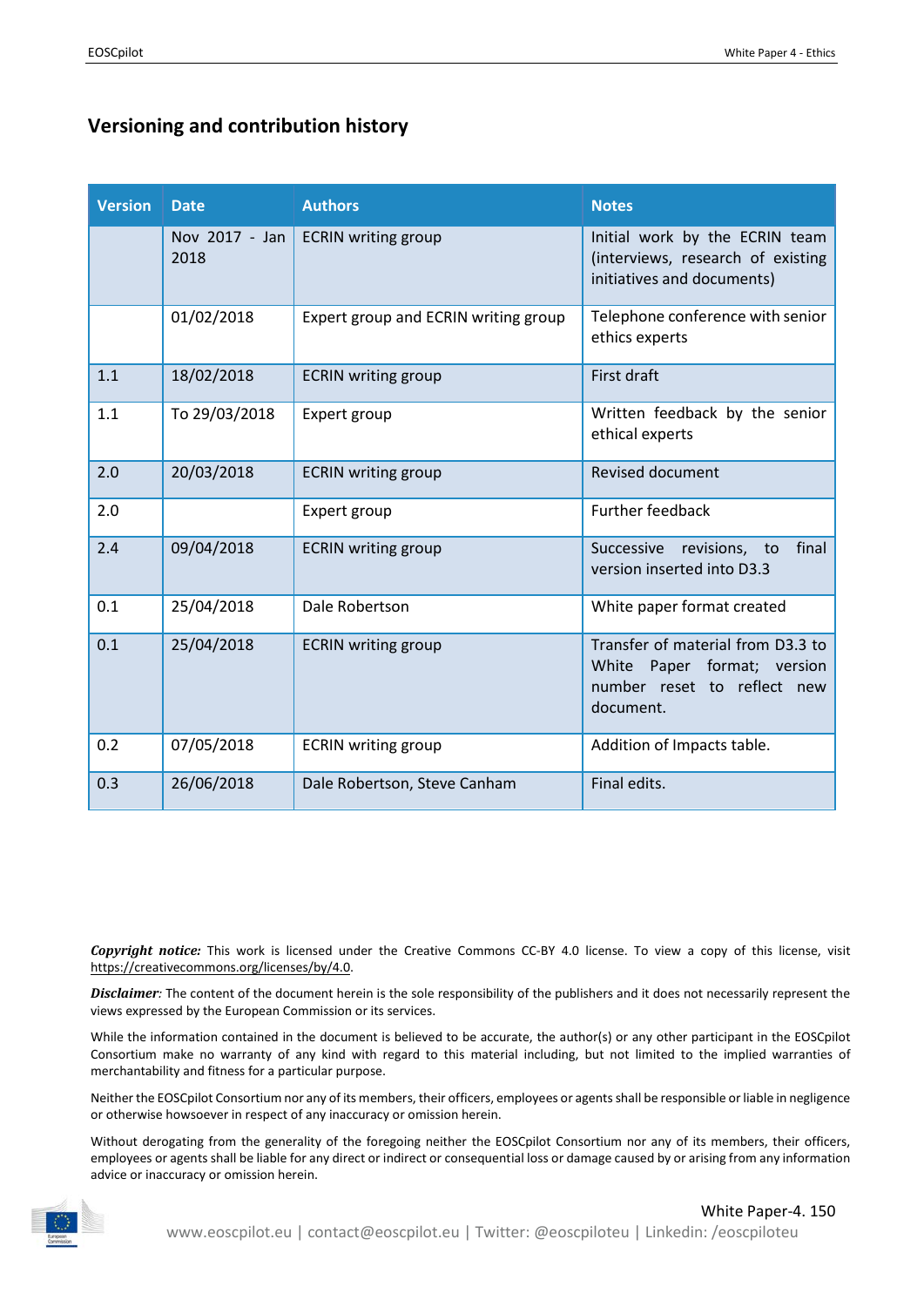# **TABLE OF CONTENTS**

| 2. |          |  |
|----|----------|--|
| 3. |          |  |
|    | 3.1.     |  |
|    | 3.2.     |  |
|    | 3.3.     |  |
|    | 3.4.     |  |
|    | 3.5.     |  |
| 4. |          |  |
| 5. |          |  |
| 6. |          |  |
|    | ANNEX A. |  |
|    |          |  |
|    |          |  |

# **LIST OF FIGURES**

Figure 1 - A Venn diagram representation of the different types of ethical issues that need to be considered........ 157 Figure 2 - A summary of the different levels of commitment to ethical (and legal) issues possible within EOSC ...... 165

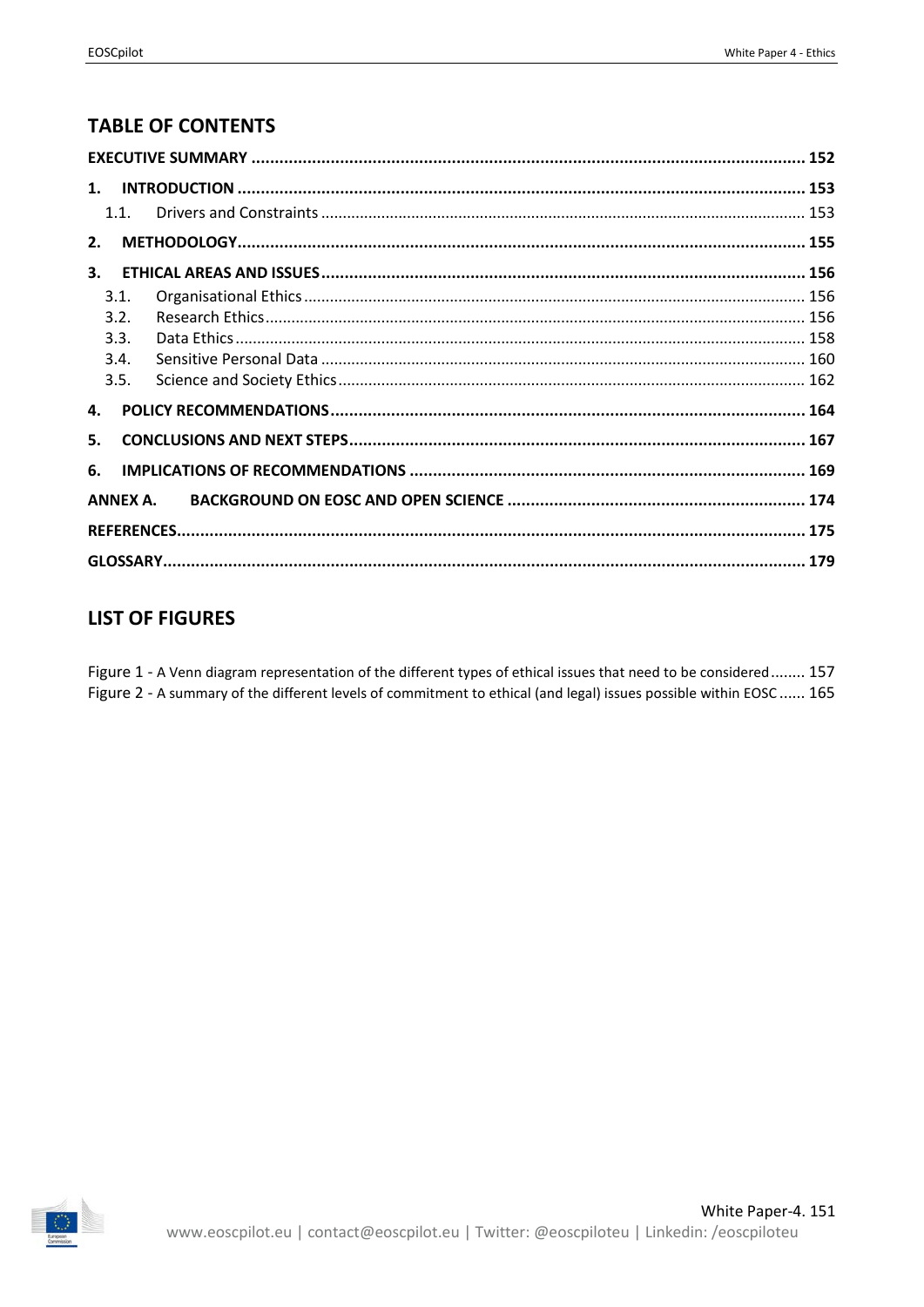### <span id="page-3-0"></span>**EXECUTIVE SUMMARY**

This paper discusses how an ethical dimension can best be included within the policies, structures and services of the developing European Open Science Cloud (EOSC).

Although the inclusion of ethical principles and policies are seen as of fundamental importance to the EOSC, it is difficult to anticipate all the ethical issues that may emerge as the scientific, technical, social and political landscape evolves. It is therefore seen as crucially important to have governance mechanisms in place that can ensure ethical issues are appropriately dealt with in the future, however and whenever they are presented, as well as identifying and proposing responses to current issues.

An analysis of ethical issues relating to organisational conduct and policies, research conduct, research decision making, the use of data, especially sensitive personal data, and the interaction between science and society, serves to underline the complexity and diversity of potential issues.

Because of this complexity, the paper proposes that ethical issues can be managed at a variety of different 'layers' of involvement and commitment. It proposes that *as a minimum*:

- EOSC as an organisation should commit to act, and be seen to act, in an ethical manner, with policies and processes that reflect that commitment,
- EOSC should have structural mechanisms in place to support research integrity, for instance by establishing metadata systems that ensure accurate provenance data and appropriate acknowledgement of previous work.

Many other issues will need specialist ethical (and often legal) expertise, in time limited working groups, to propose specific policy responses. We strongly support the use of such groups, but we also *strongly recommend* 

● the establishment of a coordinating body, **an Ethical and Legal Advisory Board**, to oversee the work of specialist working groups, and to monitor and report on the ethical practice of the organisation.

Such a board would be distinct from the EOSC executive, and be drawn from ethical and legal experts from stakeholder communities.

We believe EOSC also has an important role to play in raising awareness about ethical issues within scientific communities, as well as in wider ethical debates, for instance around the interplay of scientific knowledge and society. We believe such input could be introduced as the EOSC itself matures, and the level of available resources becomes clearer.

Key next steps include wide consultation on these proposals, with a variety of stakeholders, plus exploration of how the recommendations above can be integrated into the 'policy supporting services' that now need to be developed.

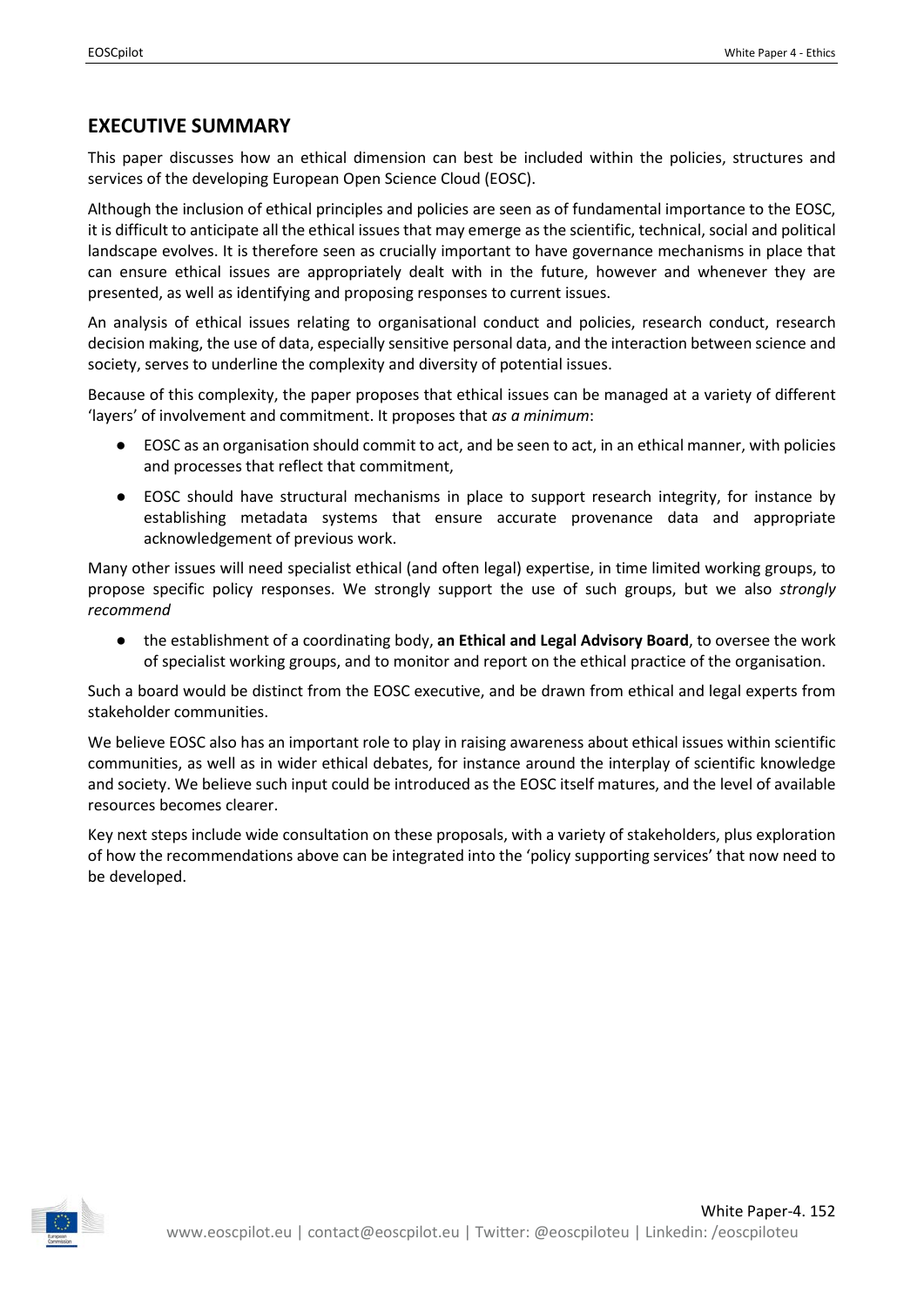# <span id="page-4-0"></span>**1. INTRODUCTION**

This paper discusses how an ethical dimension can best be included within the policies, structures and services of the developing European Open Science Cloud (EOSC). It is designed to support the policy recommendations found in Deliverable D3.3, by providing a more detailed explanation and justification for the proposals made, linking the discussion as appropriate to the existing literature.

After first clarifying the main drivers and constraints surrounding this work, the paper identifies both ethical areas and examples of specific ethical issues that need to be considered. It then provides some suggestions as to how these might be addressed within a future EOSC structure, in a discussion of policy options, makes some specific proposals, and ends with some suggestions for disseminating and testing those proposals. A summary table describes the possible implications of the recommendations for various stakeholders.

To help give some context to this document, a short annex provides some background on the EOSC and open science. A glossary is also provided, clarifying definitions of personal and sensitive data, as those terms are used within this document.

## <span id="page-4-1"></span>**1.1. Drivers and Constraints**

The principal driver for this activity is the need to identify the possible ethical issues within EOSC functions and processes, and ensure that those issues are considered and managed in the most appropriate way, for the benefit of EOSC itself, its scientific user communities, and the wider European public.

Although 'ethics' is rarely explicitly identified as a topic in current EOSC documents, it is implicit in many of the statements being made about the science cloud. For instance, the 'EOSC declaration' (1), includes phrases such as: 'data stewardship', 'duly justified … proportionate limitations' (to access), 'confidentiality', 'minimal and rigorous global standards', and 'trust and increasing mutuality'. Clarifying what these words mean in practice requires an analysis, not just of stakeholder views and the applicable legislation, but also of the ethical concepts underlying each term, and their application to 'open science'.

An initial difficulty, however, is that the term 'open science' is neither precisely defined nor uniformly applied. As Fecher and Friesike point out, 'open science' is an "umbrella term encompassing a multitude of assumptions about the future of knowledge creation and dissemination" (2). They distinguish five distinct 'schools of thought' of open science – which they characterise as democratic, pragmatic, infrastructure, public and measurement aspects. Different scientific disciplines have assimilated these various aspects of open science to different degrees.

For example, in genomics open science has been encouraged and applauded for nearly 20 years (3). In other fields, such as clinical research, 'open science' is a relatively new concept, and the implications of working within that paradigm are still being discussed (e.g. 4). The situation is, however, more complex than these simple statements would imply. Within genomics, the need for controlled access in some situations is also recognised (5), and open science did not, for example, prevent the outbreak of recent 'patent wars' over the CRISPR / Cas9 procedure (6). Conversely, within clinical research some initiatives already share individual participant data from clinical trials (e.g. 7). Being aware of the various practices in different disciplines, as well as some of the current challenges to open science, will be essential to framing any debate on ethics within the EOSC.

In addition, the volume, types and sensitivity of data stored within EOSC are likely to expand rapidly in future years (e.g. with the storage of many more individual genomes, or the greater use of routine clinical data for research purposes), as will the tools available to process that data, particularly using algorithmic approaches or artificial intelligence (AI). The legal and social context of EOSC activity will inevitably evolve – for instance with changing ideas about what is an acceptable level of privacy. New ethical issues and concerns, or new variations of old questions, are therefore likely to emerge as data, technologies, and context develop. Legal and regulatory constraints will necessarily frame the governance and management of the EOSC, but these too are likely to evolve, or be subject to re-interpretation, over time. It is as important, therefore, to propose

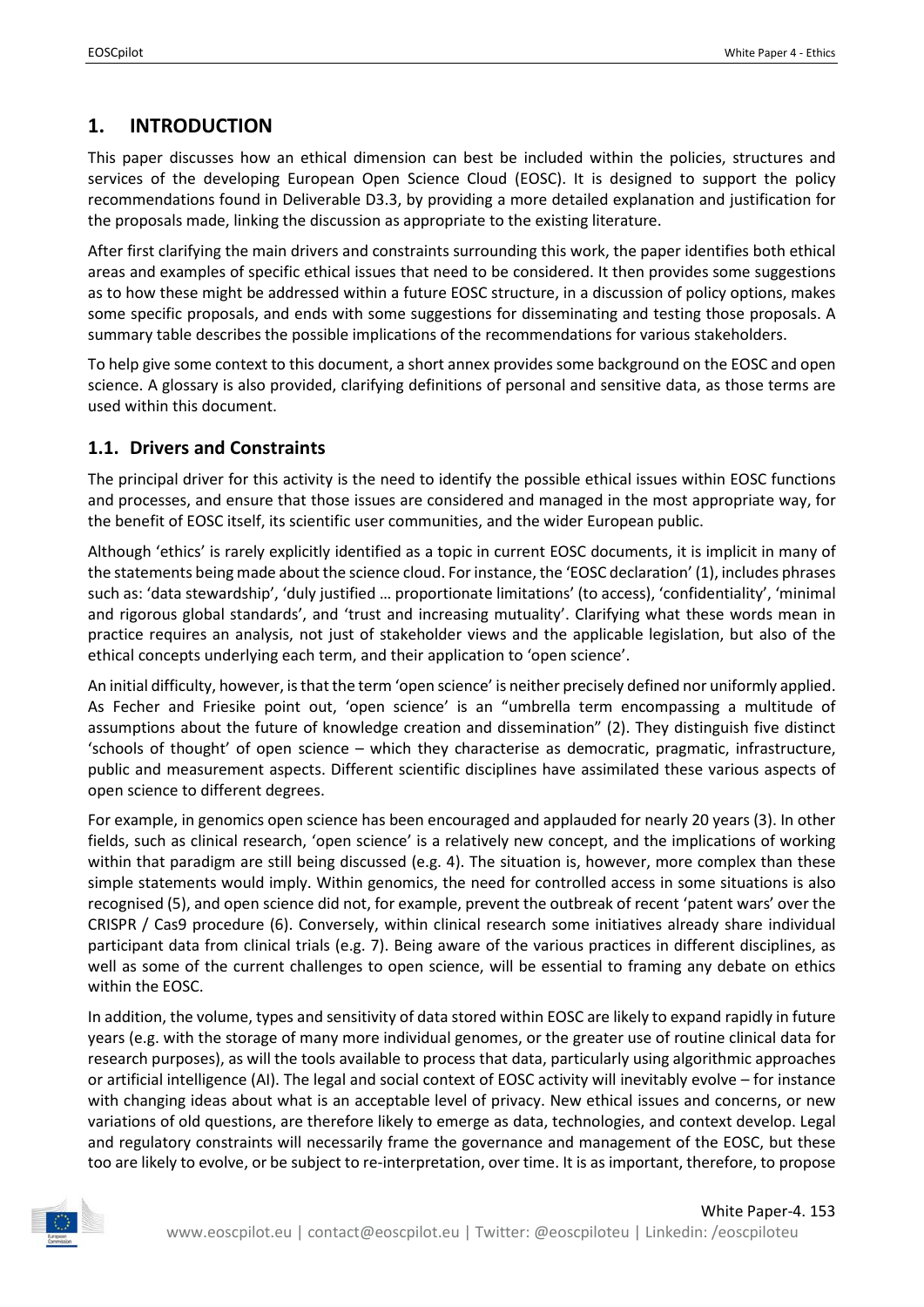structures and processes within EOSC that can handle new ethical challenges, as they arise, as it is to try and provide definitive answers to those that exist now.

Unfortunately, some of the details of EOSC are still rather imprecise and, in particular, there is no clear indication from the developing governance structures about how far ethical and other policy requirements will influence or restrict the management of EOSC processes. There are statements referring to planned 'Principles of Engagement', saying that "all the component systems, service providers and the services they contribute to EOSC should adhere to the regulations and practices established by these principles" (8). These principles are still being defined, however, and currently seem to be largely concerned with technical issues. At the same time we have statements declaring that EOSC needs to be a 'light touch' federation of facilities and services, without any direct control or ownership of data (9). The balance between 'adherence to principles' and a 'light touch' is yet to be determined.

As the following section makes clear, there are also a multitude of potential ethical issues that could be considered. Many of these would more normally be seen as the responsibility of the individual researcher, (or their employer or funder), rather than the concern of EOSC as an infrastructure organisation. This does not prevent EOSC from supporting and promoting ethical behaviours from other actors, but the extent to which the organisation will want to play this role has yet to be decided. The exact scope of 'EOSC ethics', as a subset of all those possible, therefore remains unclear.

Despite these uncertainties, the discussion that follows is based on the conviction that ethical considerations should be an integral part of EOSC decisions and processes from the outset, and not seen as somehow additional or peripheral to the core scientific endeavour. This belief is based both on a moral argument – EOSC has a duty to act in an 'ethical way' and promote ethical behaviour in others – and the more pragmatic reason that this is the only way for the organisation to build and retain the trust it needs, of its users and funders.

The document therefore focuses first on the range and types of ethical issues that will need to be considered by EOSC. Specific issues are given as examples but there is no attempt to rehearse the arguments surrounding them in detail. The document then proposes a mechanism for building policies and structures in EOSC that can ensure ethical considerations are fully but flexibly integrated within the work of the science cloud.

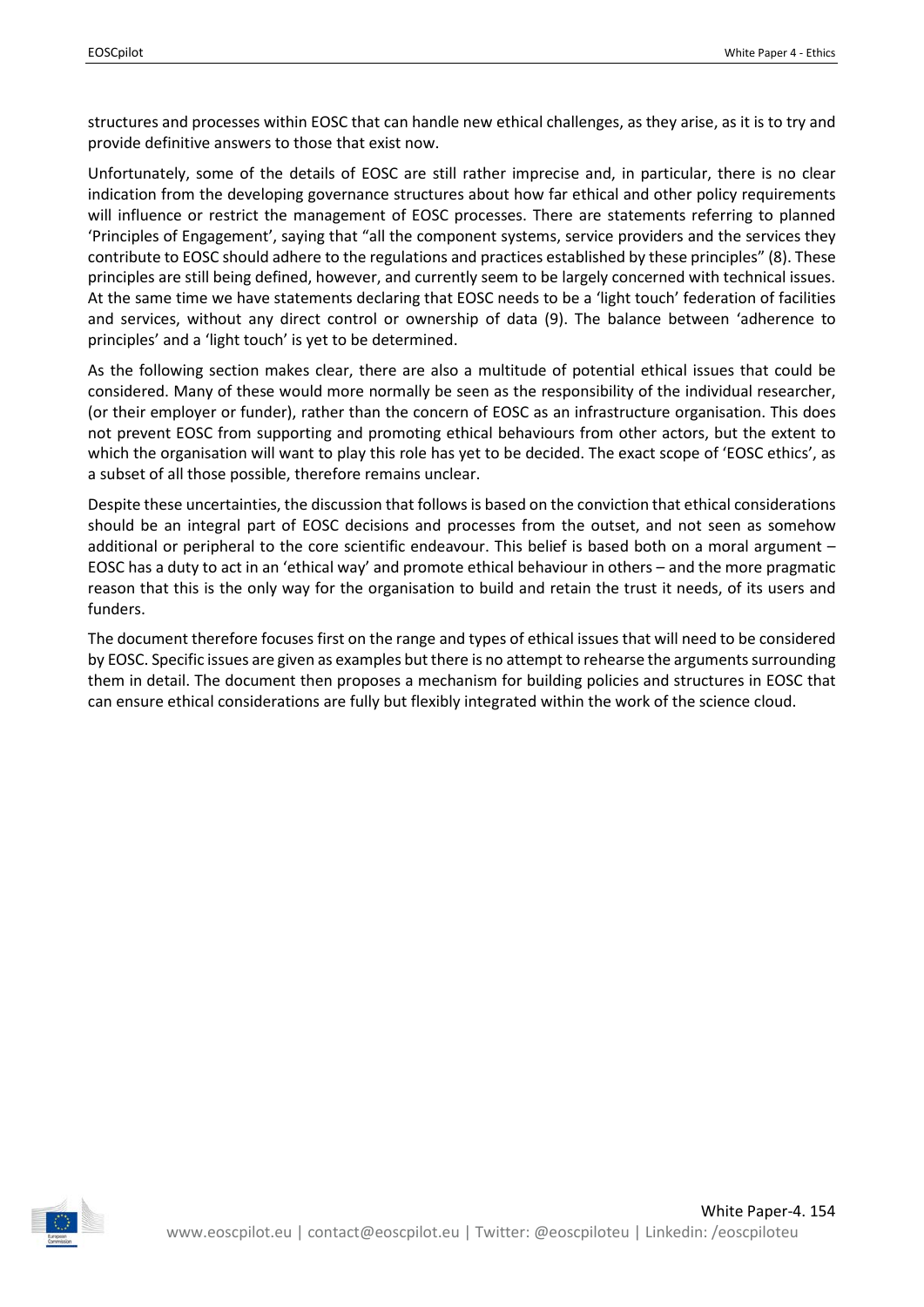# <span id="page-6-0"></span>**2. METHODOLOGY**

The methodology employed by the task group was essentially that of a dialogue between the ECRIN writing team and the group of senior ethical experts who were recruited to provide specialist expertise, as shown by the version and contribution history.

After initial information gathering and discussion, the ECRIN team produced a first draft document and set of proposals. From the outset, we tried to ensure that debates around ethical issues considered the whole of the European Open Science Cloud, its data and its user communities, and was not just concerned with the processing of personal data, important as that is. This approach was reflected in the initial draft.

The expert group provided initial feedback and comment, which allowed the ECRIN writing group to expand their arguments and put them on a firmer basis with respect to the literature. In addition, a summary of an early draft of this document was presented by Michaela Mayrhofer (BBMRI) at a WP3 Policy Workshop during the EOSCpilot plenary meeting. Feedback was collected by discussion and by presenting prepared questions to the audience (see: EOSCpilot Plenary Meeting, Pisa, WP3 Policy Workshop, 8 March 2018, Notes).

The consultation process was repeated, producing a series of iterative improvements, until the current document was created. Because the resulting text had grown, (in this and the other sub-tasks), the decision was taken to move the bulk of the supporting arguments into a separate white paper, leaving the policy recommendations as the main component of the D3.3 deliverable.

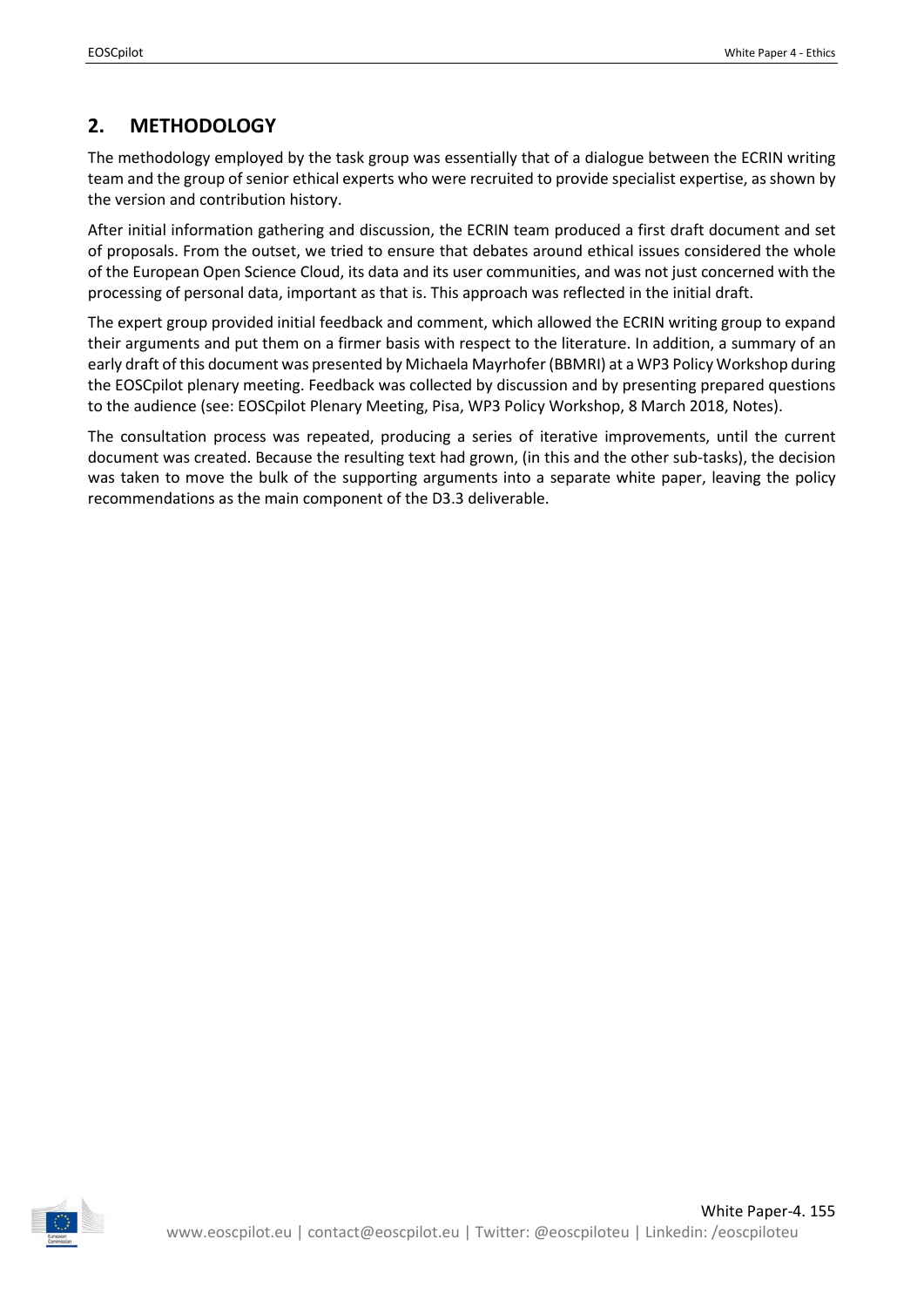# <span id="page-7-0"></span>**3. ETHICAL AREAS AND ISSUES**

The European Open Science Cloud is designed to support scientific activity as well as data storage. The services and system it offers will therefore be involved in the initial collecting, processing and analysis of data, as well as storing, sharing, re-analysing, and curating it in the longer term, and the provision of appropriate metadata.

As figure 1 indicates, this means that the possible ethical 'areas' to be considered include both 'Research ethics' and 'Data ethics', though as the figure shows there is substantial overlap between the two. Within both of those two main areas, and their overlap, are the ethical concerns about the use of personal data and sensitive data, and in particular data that is both personal and sensitive (please see the glossary for formal definitions of these terms).

In addition, there is a set of ethical issues that might be called 'organisational ethics', concerned with how EOSC, (or any other organisation), is governed and conforms to ideas of good practice, and a collection of issues that are labelled here as 'science and society' ethics, referring to the ways in which science and the larger society (the press, social media, governments) can influence each other, and how the benefits of that interaction can be maximised. The issues in each of these areas are considered in turn.

### <span id="page-7-1"></span>**3.1. Organisational Ethics**

EOSC will be a federation of different organisations, each with their own ethical practices and obligations, reflecting their own regulatory environments and the activities in which they are engaged. But EOSC needs to consider how its own governance, and its constituent organisations when they are acting as or for EOSC, can demonstrate that they are upholding some basic ethical principles. Christopher Bennett's conception of ethical behaviour as actions that "can be defended under scrutiny" (10) point to what those principles could be – i.e. they should ensure that EOSC always acts in ways that it can readily justify, to both its own stakeholders and to wider society.

It is suggested that this means insisting on transparency, with strategy and decisions documented and public. It means honesty, including disclosure on financial issues and data usage, so that there is no suspicion of hiding possible conflicts of interest. If Google (for instance) wished to give the EOSC large sums of money in return for access to some of its data, then the whole exercise needs to be transparent – and not, as was the recent case of Google's interactions with the Royal Free Hospital in London, hidden from public and patients alike (11). It should include fairness, in making resources available to different users, at defensible costs, and it means conforming to modern conceptions of fair and non-discriminatory employment practice.

It should also mean, as discussed below, putting into place systems that support and incentivise the research integrity of individual researchers, and demonstrating a commitment to periodic ethical inspection and oversight by an independent body of experts, acting as an advisory board.

## <span id="page-7-2"></span>**3.2. Research Ethics**

Following Drenth (12), we split research ethics into the ethical principles underpinning good practice by the individual researcher, often referred to as *research integrity*, and the wider 'external' aspects of research. Research integrity has been described as concerned with:

- Reliability in ensuring the quality of research (by appropriate design, methodology, analysis and the use of resources).
- Honesty, in developing, reporting and communicating research in a transparent, fair, full way.
- Respect for colleagues, participants, society, ecosystems, heritage and the environment.
- Accountability, for the research from idea to publication, for its management and organisation, and for training and supervision,

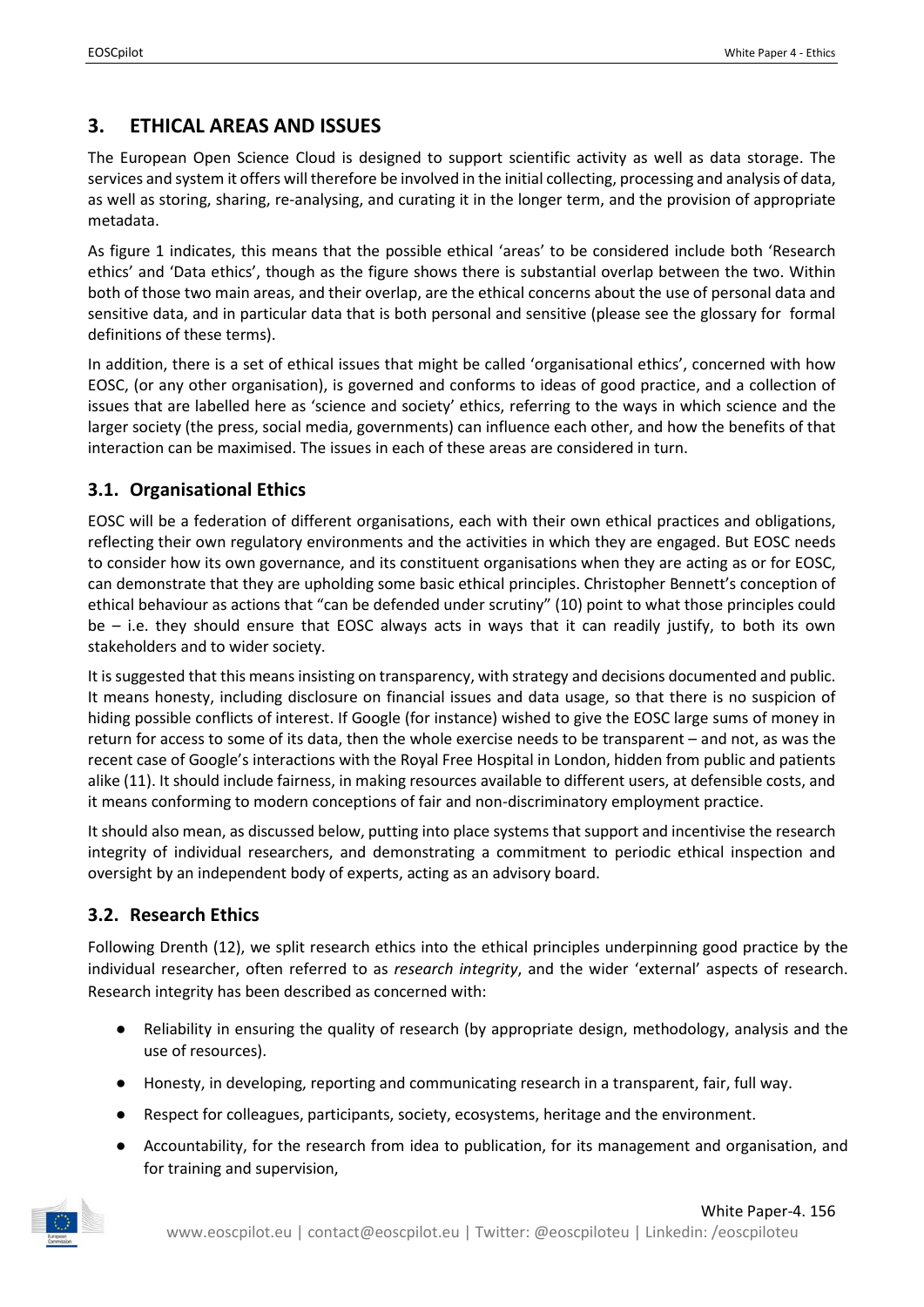while commonly quoted violations of integrity include fabrication and falsification of results, including manipulating processes as well as adding, changing, or suppressing data, and plagiarism (12).



**Figure 1 - A Venn diagram representation of the different types of ethical issues that need to be considered**

<span id="page-8-0"></span>Research integrity is supported by a large number of codes of conduct. Generic codes have been produced by both international organisations (e.g. 13, 14, 15), and national associations, universities and funders (e.g. 16, 17, 18), but more specialist codes, focused on specific fields of research, have also been created. For instance, the European biobank infrastructure BBMRI is currently chairing development of a Code of Conduct for Health Research, with particular reference to compliance with the new GDPR data protection legislation (19), while the RESPECT code of practice was drawn up for socio-economic research, and is structured around the triple requirements of upholding scientific standards, compliance with the law and the avoidance of social and personal harm (20). Codes dealing specifically with cloud services include the Code of Conduct for GPR Compliance from the Cloud Security Alliance (21), focusing mainly on legal requirements, and the Code of Conduct for Cloud Infrastructure Service Providers by CISPE (22) that covers privacy and data protection transparency, assurance and compliance as well as a certification scheme.

There are also structural mechanisms to enhance research integrity, especially in areas seen as being highrisk. The best known is the use of research ethics committees to review proposed clinical research, but review boards, ombudspersons' offices, and research integrity offices are also available in Europe for monitoring research ethics (23).

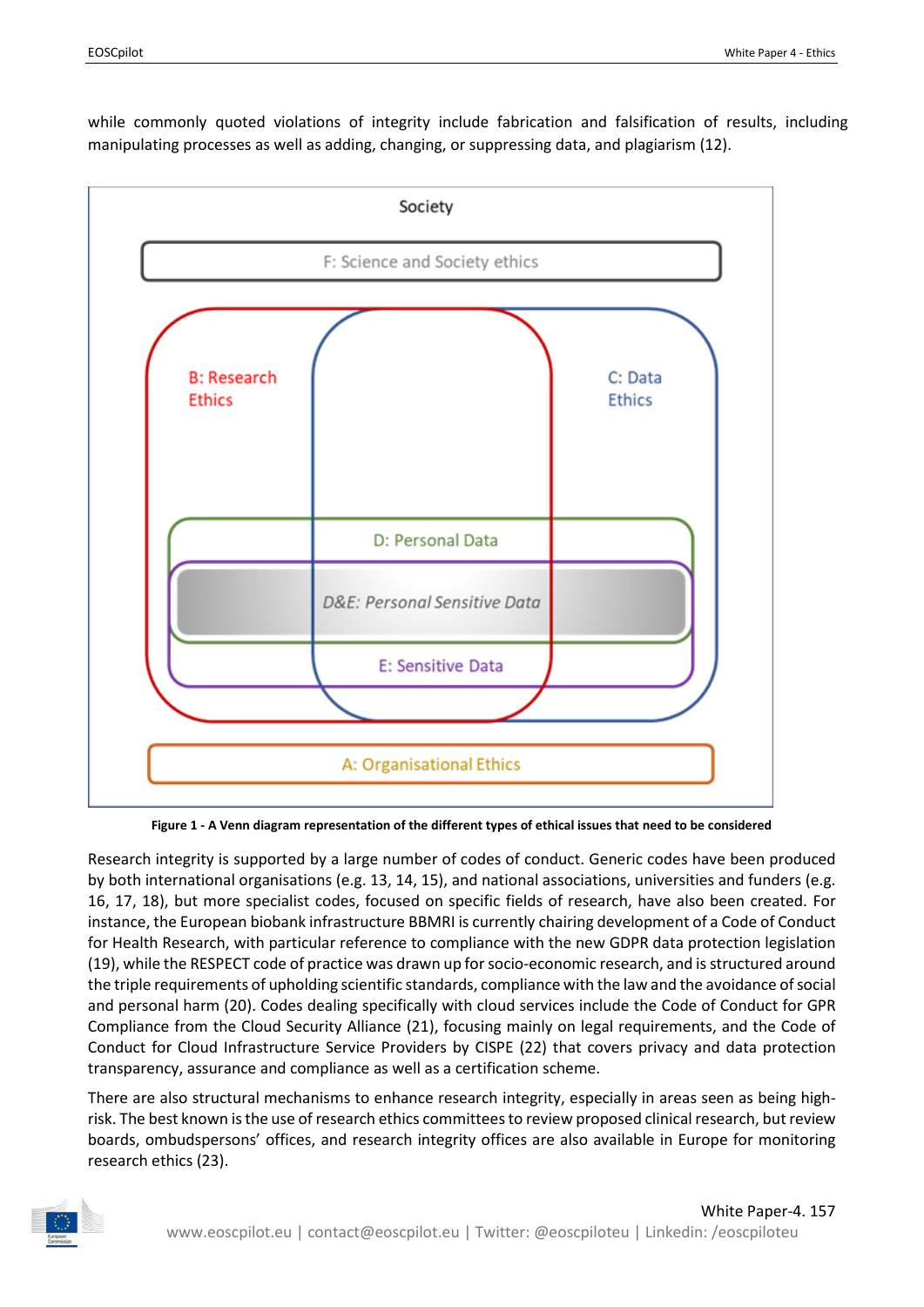There would be little point in EOSC trying to add to the various codes of conduct and ethical review mechanisms supporting research integrity. That should not prevent, however, EOSC establishing policies and structures that promote research integrity, in particular by insisting on standards of metadata for stored materials. For instance, to make potential conflicts of interest as clear as possible, metadata should include conflict of interest statements, as found in published papers now, and identify not just the individuals that created the materials but also their organisational affiliations. If papers are retracted for any reason, then associated materials also need to be retracted, or the metadata should clearly indicate when and why a retraction of the associated paper has occurred.

Having clear policies about metadata, especially this core 'provenance metadata', which is common to almost all types of scientific data and data objects, and enforcing those policies to ensure consistency, therefore has an ethical dimension (as well as simply being a more efficient way of organising the metadata). Metadata policies should also include the need for full citation, and thus credit, for the originators of datasets that are re-used by other investigators. Insisting on this, and monitoring compliance, would be one way in which EOSC could encourage researchers to make their data available to others, especially in clinical research and other domains where access to data is traditionally controlled.

The type of topics included within the 'wider conception' of research ethics include

- The justification of the choice of research topic. Is what is being investigated worth knowing?
- The independence, or not, of the research (from clients, interested parties, sponsors)
- The extent of the researcher's responsibility for what is done with his or her results
- The possible need for a 'no go' or 'go slow' decision on certain types of research, because of the possible consequences of that research

These are very much issues for research governance and funders to consider, as well as individual researchers, and many are amenable to enquiry followed by collective decision making. For example the match between research activity and disease burden has been explored as a research topic (e.g. 24, 25), and regulations and constraints on genetic experiments in humans have often come from the research community itself (e.g. 26).

Whether and how EOSC should be involved with these questions requires further debate. It could, for instance, identify and / or support courses for researchers in research ethics, to increase awareness and possible involvement. It could provide data on usage and materials stored that would help to inform the debates on research activity. It could (probably should) monitor and feedback usage data to the generators of materials, so that researchers are kept fully aware of who was using their data and for what projects.

Although EOSC is unlikely to lead these sorts of ethical debates, it does need to consider how it can support them, including providing empirical data to inform discussions and decisions, by monitoring and reporting on the activity within the science cloud.

## <span id="page-9-0"></span>**3.3. Data Ethics**

The term 'Data ethics' was coined by Floridi, who defined it as

"a new branch of ethics that studies and evaluates moral problems related to data (including generation, recording, curation, processing, dissemination, sharing and use), algorithms (including artificial intelligence, artificial agents, machine learning and robots) and corresponding practices (including responsible innovation, programming, hacking and professional codes)"… (27)

It is related to the earlier 'computer ethics', and then 'information ethics' or 'digital ethics', but represents a change of emphasis that reflects the growing concern about the pervasiveness of data in our societies. The 2015 report of the European Data Protection Supervisor (28) summarises some of the elements driving this increased role for data. They include

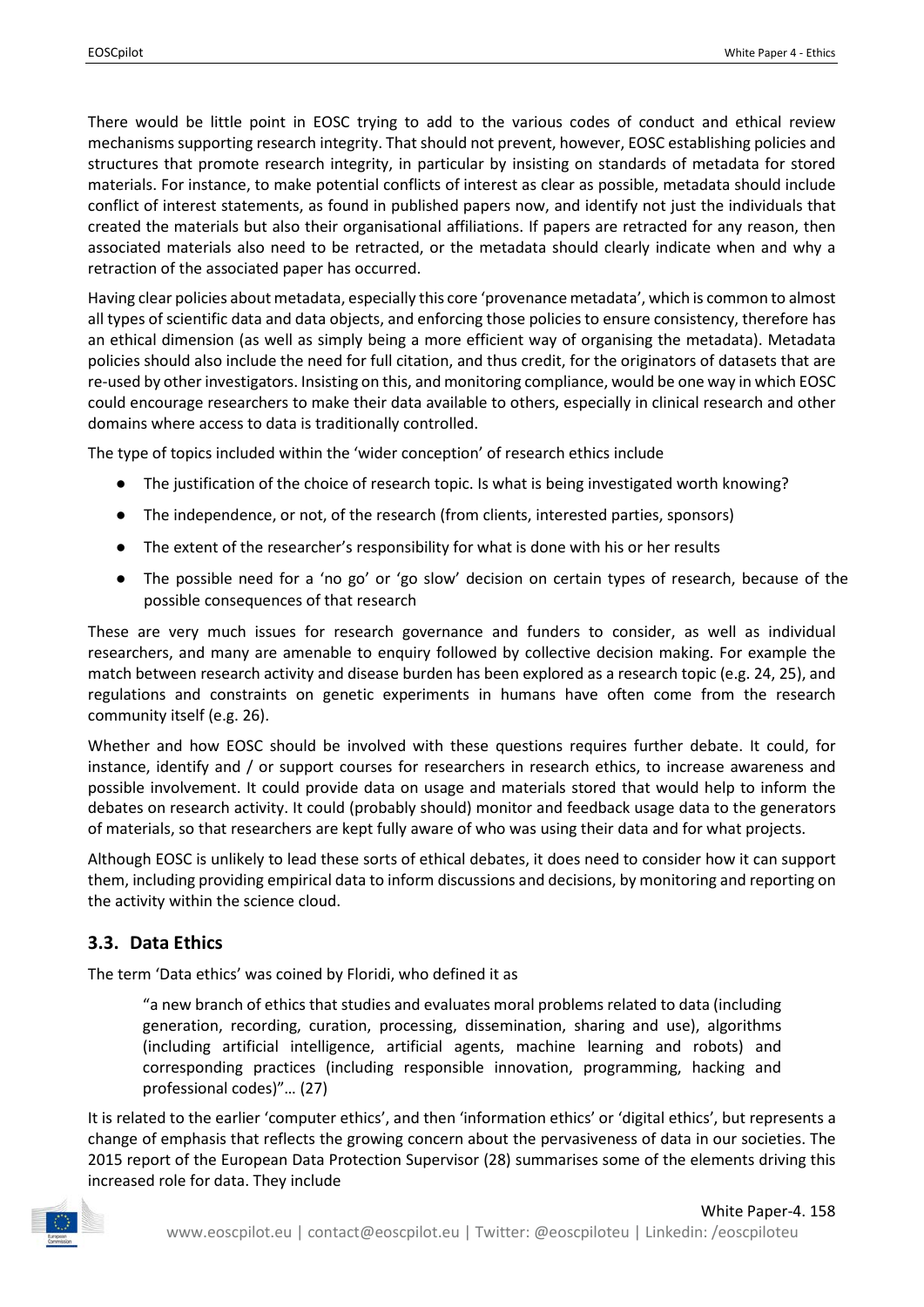- Growing accumulations and analysis of 'big data'
- The 'internet of things' (beyond ATMs and POS machines to domestic appliances)
- Ambient computing (e.g. voice activated speakers, heating systems)
- Cloud computing (as a key enabling technology)
- Personal data-dependent business models (e.g. Facebook)
- Robots, drones and autonomous vehicles
- 3D printing
- Artificial intelligence

And in the context of EOSC we should add…

● Open Science

These developments are generating rapid change now, but in fact discussion about the possible impact of information systems on society began in the early 1950s with Norbert Wiener (the 'father of cybernetics'), whilst concern over the behaviour of robots started with Isaac Asimov's fictional 'three laws of robotics', in 1942. Both these men were visionaries, however, and it was not until the 1980s that these topics were debated more widely, with specialist journals established in the late 1990s, followed by an explosion of interest from the turn of the century, as everyone has become increasingly aware of the power of data driven systems (29).

Data ethics includes a variety of thematic issues. For instance, making data FAIR (findable, accessible, interoperable, reusable) (30) is a data management principle, and it is one that has been rapidly and widely adopted, including by EOSC (something that will have obvious impact on the need to generate and maintain metadata within the science cloud). But the A in FAIR denotes 'accessible under well-defined conditions'. As Mons et al point out:

"The FAIR principles, although inspired by Open Science, explicitly and deliberately do not address moral and ethical issues pertaining to the openness of data. … the degree to which any piece of data is available, or even advertised as being available (via its metadata) is entirely at the discretion of the data owner. FAIR only speaks to the need to describe a process – mechanised or manual – for accessing discovered data…" (31)

EOSC, as a 'FAIR based' organisation, will therefore need to clarify its expectations regarding access, of different types of material in different domains, (i.e. establish its own ethical principles around data access) and then develop data management strategies for supporting those mechanisms. For example, it may be that researchers who do not allow open access should always provide a public justification for their decision, indicate if access is possible but on demand (and describe how any demands will be processed), and the length of time controlled access arrangements are likely to remain in place. The details are likely to vary between different scientific domains, but the underlying principles should remain the same across the organisation.

Another issue that EOSC will need to grapple with might be called the 'law of unintended data consequences'. The nature of a large federated set of data generators and data repositories means that data and other materials may be combined in unpredicted ways to generate unforeseen results – indeed that is seen as an intrinsic part of 'open science' and part of the rationale for developing the system. But should EOSC monitor and manage this type of data aggregation, so far as it can, and even restrict it in some cases?

Should, for example, there be controls over opening EOSC based data to commercial companies who can combine it with their own 'big data' to provide better targeted marketing information. The need to protect groups, rather than individuals, from stigmatisation and political or commercial targeting is a topic that is growing in importance. As Floridi puts it:

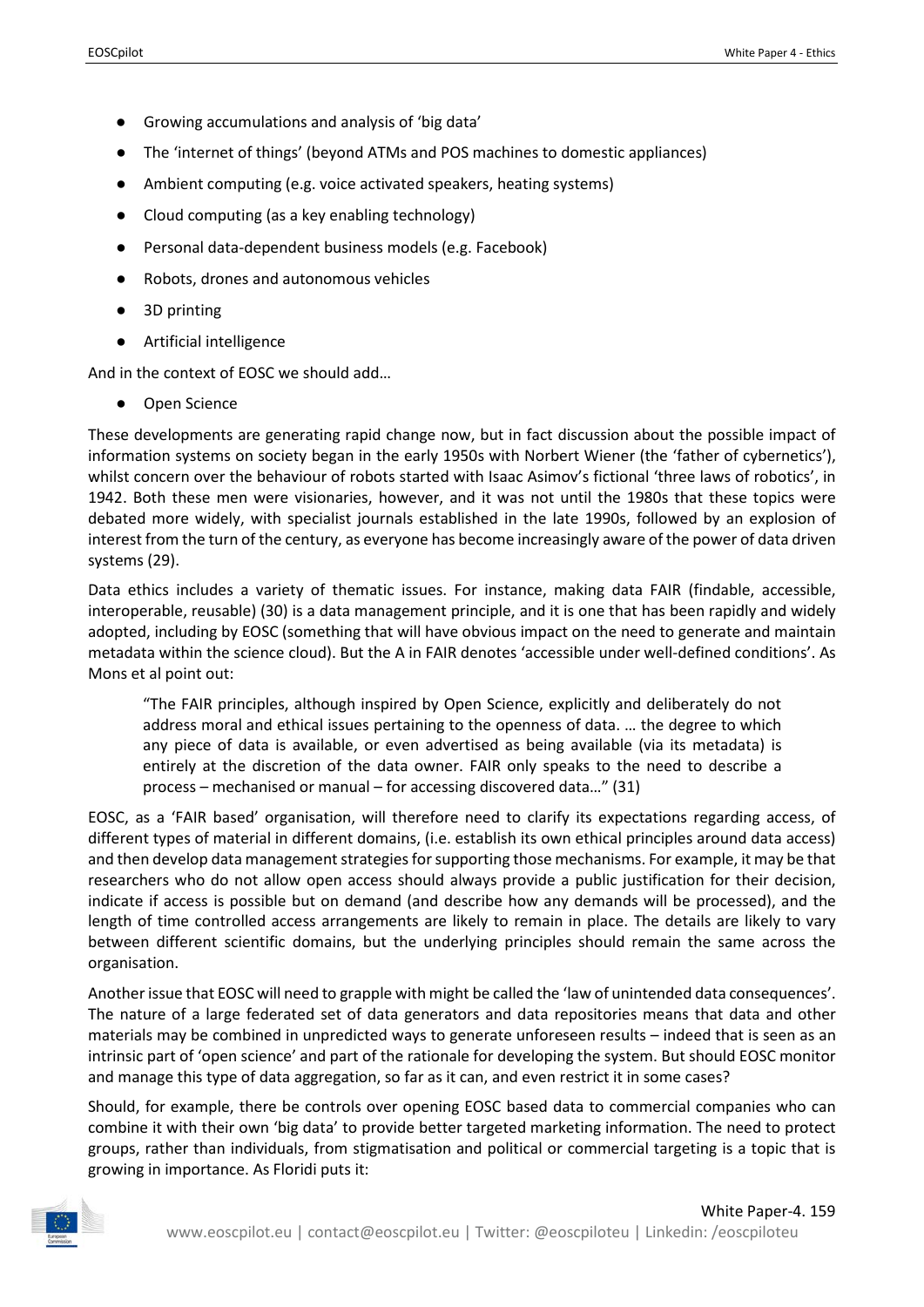"There are very few Moby-Dicks. Most of us are sardines. The individual sardine may believe that the encircling net is trying to catch it. It is not. It is trying to catch the whole shoal. It is therefore the shoal that needs to be protected, if the sardine is to be saved." (32)

Restricting access for commercial use may be reasonable but it could also cut off a valuable source of funds for EOSC – big data companies: Amazon, Microsoft, Apple, Google, Facebook etc., have huge budgets and are a source of data, data processing resources and expertise themselves. Similarly, if a drug company can make its development pipeline more efficient by using chemical data drawn from EOSC, should that process be managed, in part as a financial transaction? This also raises ethical and legal questions around what 'stewardship' and 'ownership' of data mean, and how intellectual property rights can be managed in an era of open science. The unintended consequences of data can even create security and safety issues, as with the recent incident of the layouts of US air force bases being exposed by the publicly shared running maps of exercising personnel (33).

Other issues considered within data ethics include algorithmic processing and artificial intelligence, for instance the constraints and transparency requirements that might need to be applied to both if some form of control is to be retained. Although much of current 'big data' is commercial in nature, generated by pointof-sale (POS) terminals and used for market analytics, governments at various levels are also creators and consumers of such data, and this social, economic and political data is likely to be of interest to some EOSC users.

An obvious question is whether, and under what circumstances, algorithmic processing of this type of big data could occur without explicit consent, in the 'public interest', (assuming other human rights were not violated), by scientists and / or government agencies, and how a public interest justification might be regulated and work in practice.

All of these are fast developing areas and underline the fact that for EOSC the main requirement will be to have a responsive governance structure that can react to rapidly evolving ethical data issues as they arise. It will also be necessary to acknowledge the specific needs of different scientific domains. This is probably most obvious with sensitive personal data, considered below.

## <span id="page-11-0"></span>**3.4. Sensitive Personal Data**

Because of its importance, many of the discussions within data ethics have focused on this type of data, often drawing on the longer tradition of medical ethics, to the extent that some have even claimed a new discipline of 'bioinfoethics' (34). In this discipline, the traditional concepts and principles of ethical research involving human subjects (35) are addressed, including:

- beneficence,
- avoidance of therapeutic misconception,
- minimising risk,
- seeking informed consent,
- the right to withdraw consent,

but the questions are about how the approaches of open science may change the interpretation and implementation of these principles, in effect to see if it is possible to "utilise established ethical frameworks as tools for the evaluation of and decision-making about open science" (36), and if not, to investigate how those established frameworks can be extended or modified.

For example, one of the effects of the development of systems for processing 'big data' has been to make the use of routine clinical data more feasible as a source for health research (data that could, at least in theory, be stored in EOSC). This has led to discussions about whether the traditional distinctions between research and routine care, along with the different ethical and regulatory frameworks around each, now need to be re-assessed (37). A specific proposal, making use of the concept of 'easy rescue' – the principle

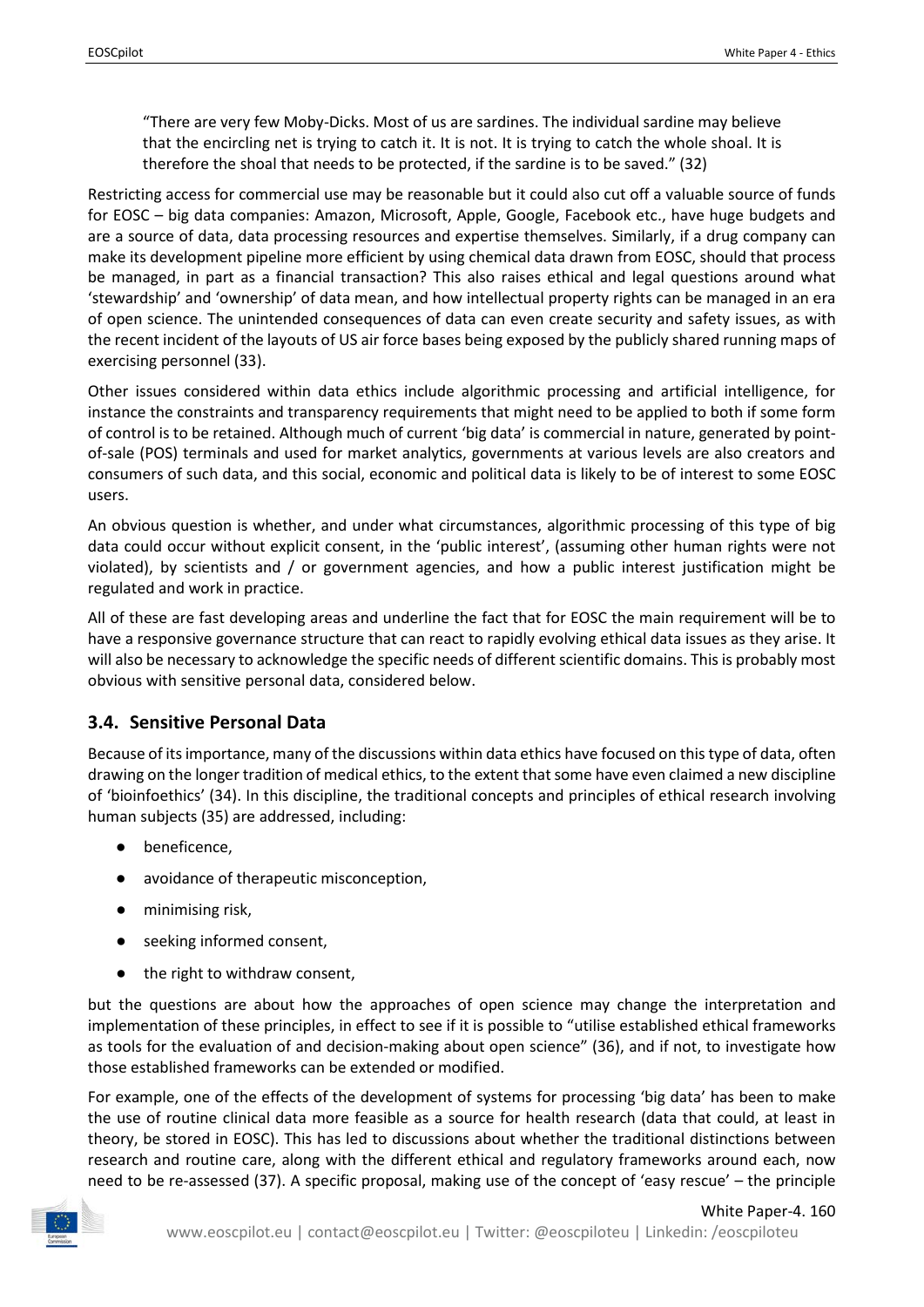that persons should benefit others when this can be done at no or minimal risk to themselves – is that explicit consent is not required for the use of such data if it can be categorised as low risk (38). Other questions being examined in this domain include:

- Ethics review: What is needed in ethics review of data research and who can provide it? Is there a role for traditional research ethics committees, taking into consideration the heterogeneity in the different countries and the fact that there has been – up to now – only limited training in this area for the members required?
- Risk-benefit evaluations: Is there a need to develop a specific framework for risk-benefit evaluations of research based on data already collected?
- Consent and the right to withdraw it: Is it possible to have 'broad' consent, e.g. in which it is acknowledged that future use cannot be predicted, but a framework can be agreed under which their data will be shared and used? How practical is the right to withdraw consent once data has been shared with others?

The intention is not to rehearse these debates here, only to give examples of the issues that will need to be considered. In health research in particular, any discussion on ethics is also made more complex by the presence of a variety of legal and regulatory frameworks, (especially for work involving medicines or medical devices). For instance in Europe there is the Clinical Trials Regulation (39) and the GDPR (40), and globally there are ICH GCP guidelines (41) for the conduct of clinical trials. Although these mostly apply to the collection of research data, guidelines have also been developed for ethical principles and governance regarding health databases and biobanks, such as those adopted by the World Medical Association as the Declaration of Taipei (42).

The problem for an organisation like EOSC, spanning many countries and legal jurisdictions, is that slightly different regulatory and legal frameworks may apply in those jurisdictions. For example it has been made clear that, in terms of personal data used in research, national legislatures will have the power to modify the provisions of the General Data Protection Regulation. This means that researchers risk operating unlawfully if they share research data and samples across bor-ders where different laws are in force, without operating due diligence. This is a critical issue and one that many are worried about (43).

Health research data provides perhaps the most obvious but certainly not the only example of a set of domain specific ethical issues. The social sciences and humanities also process data relating to individuals and many of the same concerns exist within that domain (e.g. consent, data anonymisation, the changing legal framework), together with some issues specific to those sciences, e.g. the linkage of administrative and survey data, or the privacy risks associated with linguistic samples (44). Genetics, psychology, and microeconomics are amongst other disciplines that can also generate personal sensitive data, and of course most of us, whether we are aware of it or not, now also leave a detailed digital record of our behaviour as we navigate the web, or generate content on various forms of social media. The latter is mostly held by commercial companies, but as shown by the recent (March 2018) fiasco over Facebook and the use of big data for 'psychographic profiling' in political campaigns, it is not necessarily securely managed. A concern for open science advocates, including the EOSC, is that the device used to collect the Facebook data, by a company calling itself 'Global Science Research', was a personality quiz that claimed to be part of a psychological research project (45). The longer-term impact, on genuine research attempting to collect data in this way, remains to be seen.

The European Data Protection Supervisor (EDPS) has called for a 'big data protection ecosystem' to protect individuals from abuse of their data. This has four main components (adapted from 28):

● Future oriented regulation – building on the GDPR and the proposed revisions to the e-Privacy directive, ensuring competition and consumer rights are not distorted by data abuse, and developing a 'commons' of open data where data like statistics and maps can be available and exchanged with less risk of surveillance.

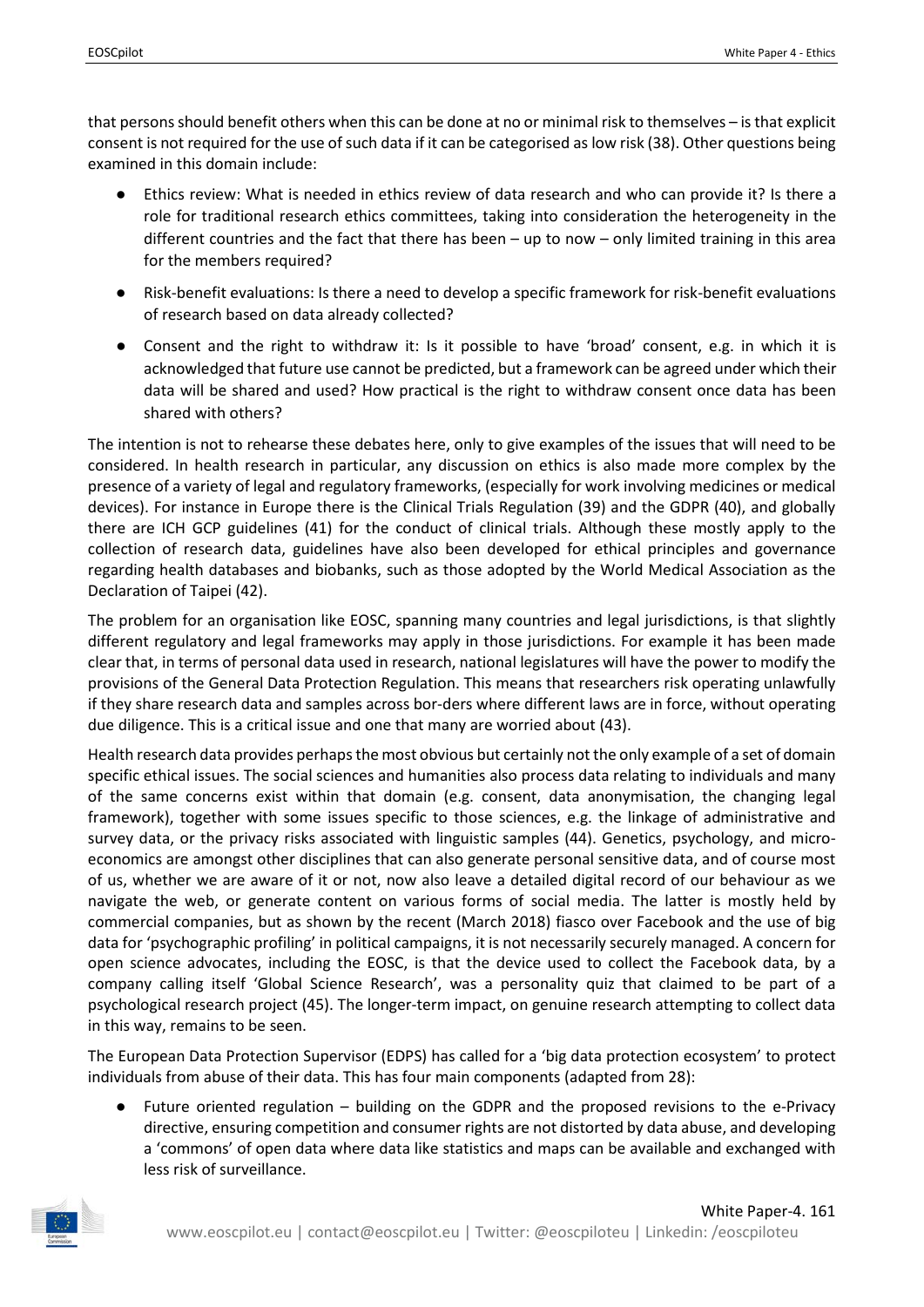- Accountable controllers Controllers with internal policies and control systems that ensure compliance and provide relevant evidence, in particular to independent supervisory authorities.
- Privacy conscious engineering Including research and development into methods for ensuring accurate audits and for determining the compliance of controllers and processors, such as by 'tagging' units of personal data with 'metadata' describing data protection requirements. The implementation of algorithms that conceal identities at the same time as harnessing the predictive power of the data.
- Empowered individuals promoting a 'prosumer' environment, where individuals are not passive objects but enjoy rights and responsibilities in terms of data creation and control; clarifying the nature and bounds of consent; developing the concept of ownership and control over personal data and its practical implications.

These are all, clearly, important issues that have direct relevance to the European Open Science Cloud and any sensitive personal data held and processed within it. Indeed it is suggested that the EOSC will be in a unique position, in both policy and engineering terms, to develop these ideas further and promote their practical implementation.

## <span id="page-13-0"></span>**3.5. Science and Society Ethics**

There is a group of questions that are specifically about the interface between scientific activity and the wider society. These include issues about how scientific projects and results are reported in the press and media, including social media, and thus how the general public view and 'consume' science, and how scientific results are fed into government policy, how government policy influences scientific activity, and how governments collect their own data.

For example, most academic analysis is presented in statistical terms, but, as shown by the success of lotteries, casinos, and the betting industry, relatively few people can or want to apply statistical reasoning in their own lives. They are helped in ignoring statistical caveats by much science reporting, which notoriously simplifies research results down to a few simple headlines or graphs, designed for impact rather than accuracy. Similarly, the questions of internal and external validity of the data and its analysis, although they may be present in the original report, are often removed in the popular presentation of the data.

That raises the question of whether EOSC should initiate and / or support initiatives to improve the quality of scientific reporting, and especially of the data it manages and the scientific papers generated from it. This could include educational programmes for journalists as well as members of the public, the use of web-based information to clarify or qualify what appears to be incorrect or over simplified information, and active liaison with the popular press, including support for researchers writing press releases. Where misleading statements do appear to be made they could be actively opposed using more accurate information.

Communication with the public is not a trivial issue. In the UK the Care.Data initiative, an attempt to centralise the health and social care data of the whole population (and make some of it available for research), degenerated into an expensive shambles and was abandoned, because of poor presentation of the programme's aims and objectives to both the general public and their doctors, the general practitioners (46). It also failed because the opt-out offered was not a true opt-out (you could have your identifiers removed but not your data). As a consequence, major damage was done to public trust and considerable work will be needed to restore confidence in similar initiatives in the future, for instance by using frameworks like the UK's National Data Guardian (NDG). The NDG was introduced in 2014, and "advises and challenges the health and care system to help ensure that citizens' confidential information is safeguarded securely and used properly" (47).

Communication with governments is perhaps even more critical, especially at a time when some governments seem ready to define their own 'truths' to meet their political ends. Partly in response to this, the Brussels declaration of 2017 (48) proposed a twenty-point set of ethics and principles to inform work at

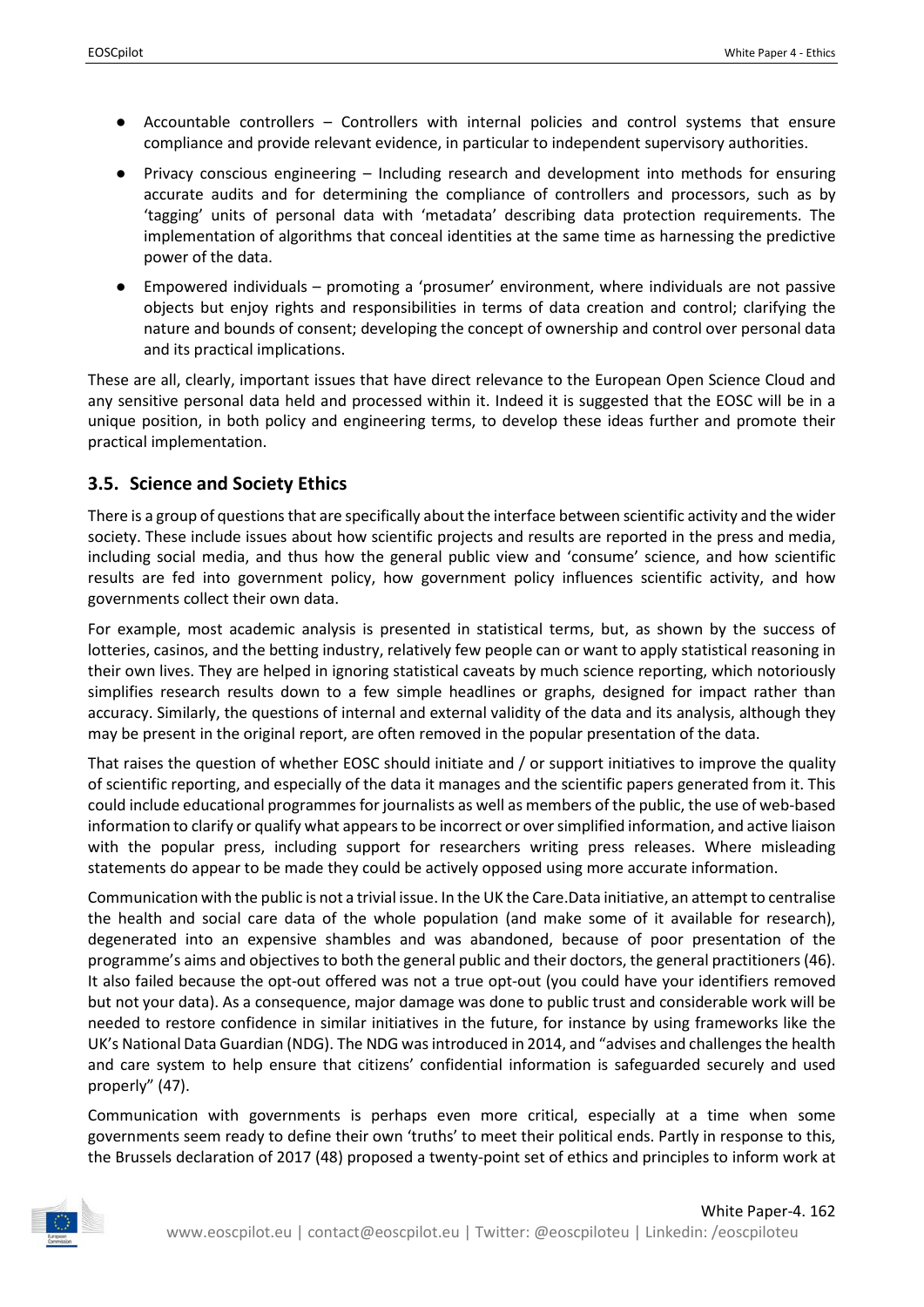the boundary between science, society and policy. It was offered as "an attempt to provide guidelines for incorporating scientific progress into the policy-making that affects all areas of our lives."

Conversely, some governments are seeing the potential of big data analysis for informing their policies, and are encouraging its use. Perhaps because of past failures, the UK government has recently published the Data Science Ethical Framework, providing a set of principles for setting up data collection systems by government departments (49).

How EOSC could or should insert itself into the interface between governments and scientific data is an interesting open question, but one that the organisation's governance needs to at least consider. Within the H2020 programme, the issue is already being tackled, in part, by the Responsible Research and Innovation (RRI) programme, "an approach that anticipates and assesses potential implications and societal expectations with regard to research and innovation" (50). RRI promotes the idea that all the actors involved (researchers, citizens, policy makers, business, charities, etc.) should try to work together during the research and innovation process, to better align both the process and its outcomes with the needs and expectations of society. It may be that the list of actors should be extended to also include the EOSC.

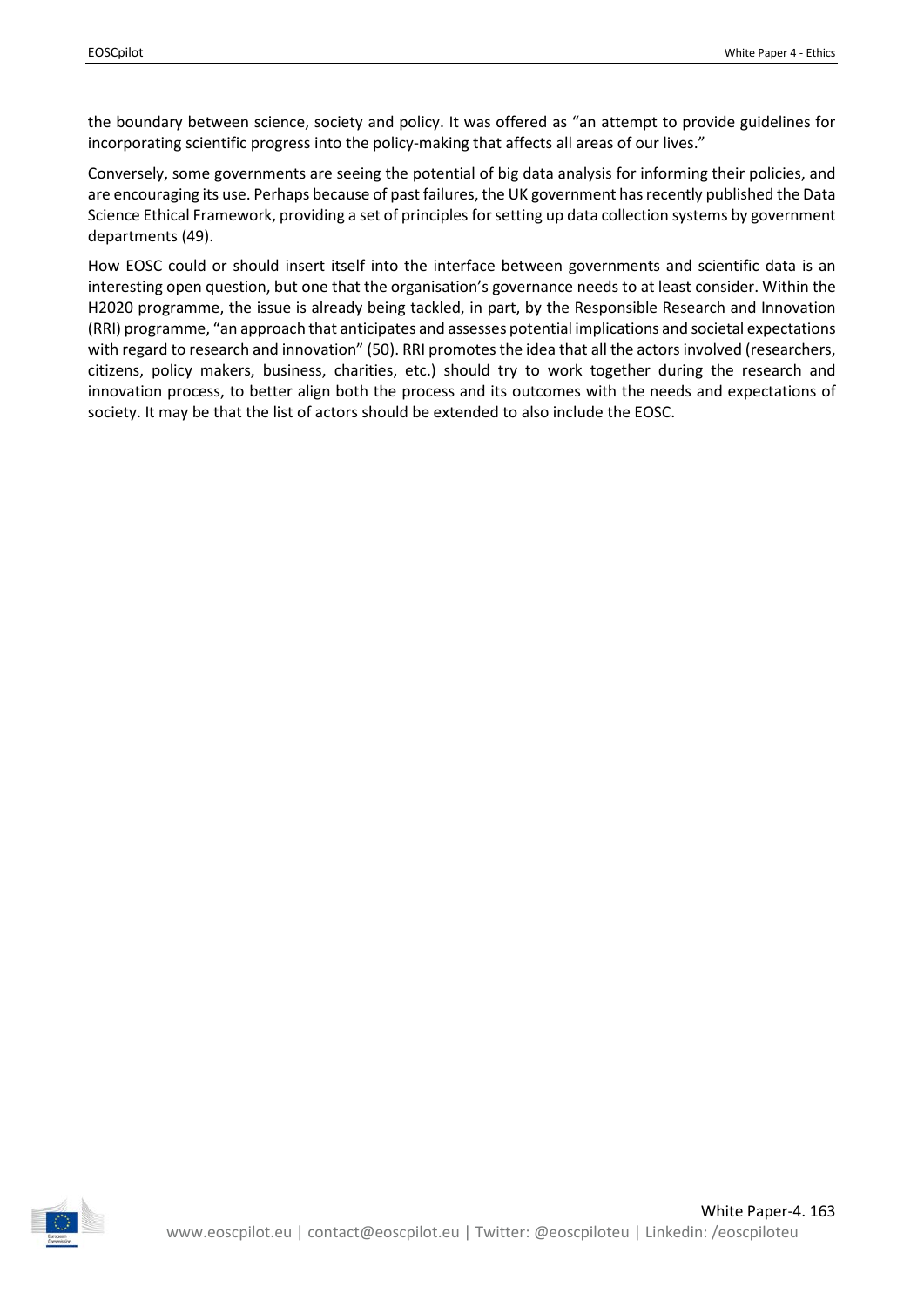# <span id="page-15-0"></span>**4. POLICY RECOMMENDATIONS**

Given the wide range of possible ethical issues that could potentially be considered by or within EOSC, and the constraints, described earlier, caused by current uncertainties over exactly how EOSC will develop, policy proposals are presented here using a 'layered approach' (see figure 2). The initial 'layer' of policies are seen as fundamental and inevitable. Above them are sets of policies that almost certainly will be useful and should be implemented, and then come policies that would be 'nice to have' but are probably not essential, or that could be developed in later years.

#### **Layer 0**

These are seen as fundamental ethical, or ethics related, requirements that EOSC must implement. They fall into two groups:

- Organisational policies that demonstrate that EOSC itself, as an organisation, both recognises and implements the principles of ethically sound practice, to try and ensure its own actions are always defensible, and to maintain the trust of its users and the wider community. This would include a commitment to transparency, of financial dealings as well as of decision making, demonstrating independence from commercial interests or pressure groups, building in appropriate appeals mechanisms for some types of decisions, fairness in the management and allocation of services, and selection and treatment of staff according to modern best practices.
- Data management practices that support and enable research integrity. These include the clear identification of provenance of all materials, including company affiliations where applicable, and the clear signalling of problems identified with data or other materials, including retracted material. It also includes developing mechanisms to ensure that re-used material is properly cited, so that credit can be given to the original data generators. It implies a co-ordinated and comprehensive approach to metadata management within the science cloud.

#### **Layer 1**

This layer consists of a variety of theme or discipline specific, time limited, expert task groups, created to consider specific issues and responses – examples include the use of AI in analysing data, the use of consent for sharing personal data, the accessibility of potentially dangerous microbiological data, or intellectual property rights with reference to the pharmaceutical industry. A task group might be concerned solely with an ethical issue, or debate that issue within a wider discussion, for instance about the community's requirements for services in a particular discipline.

There may be issues that can be identified, and groups established, as EOSC begins, as with the current data protection subtask. Another example might be a group looking at general metadata management, which as discussed above has a strong ethical component. In general, however, these groups are likely to be reactive, in the sense that an ethical issue or problem will arise and be recognised as requiring a policy decision, and a task group will then be formed to consider it and report back. This approach fits in well with the proposed EOSC governance model, with the groups being a natural part of the diverse 'stakeholder forum' that will make up the organisation's 'steering layer' (51).

In most cases legal expertise will be required as well as subject specialist knowledge and ethical input, as applicable legislation will always need to be considered when proposing policies and processes. In fact some groups may be largely 'legal', and some largely 'ethical', but most will require a mix of the two types of input.

#### **Layer 2**

As a natural extension of Layer 1, this layer introduces central co-ordination of the specific task groups described above, by establishing a standing, general EOSC ethics advisory board. As above, it probably makes more sense to make this a combined ethics and legal board, so an EOSC Ethics and Legal Advisory Board or ELAB. Such a committee should be independent of the EOSC executive, but it forms a natural part of the envisaged 'strategic layer', in effect setting and co-ordinating the ethical agenda for the organisation.

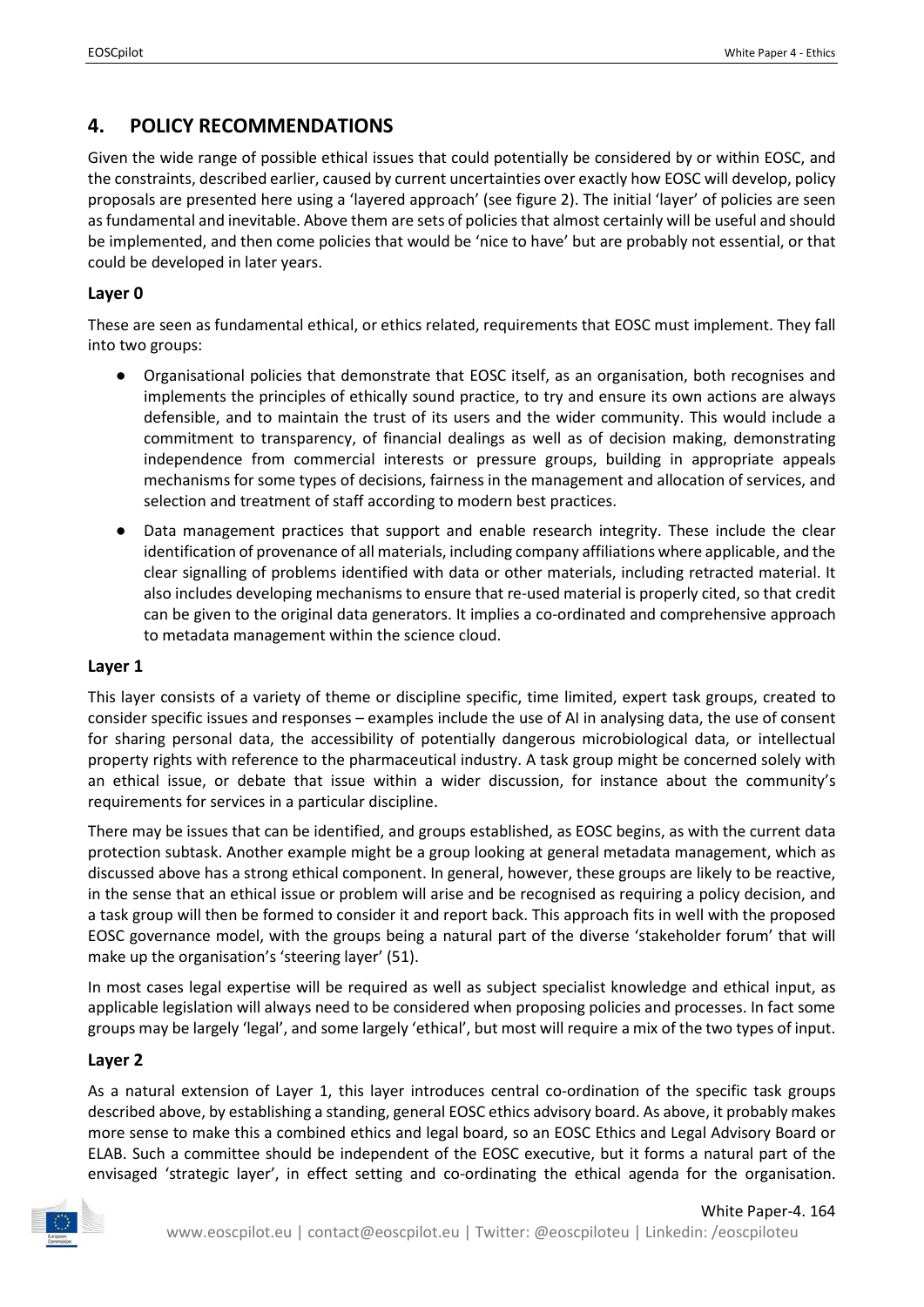Establishing this group would also make an important public statement about the importance of ethical and legal considerations to EOSC.



#### **Figure 2 - A summary of the different levels of commitment to ethical (and legal) issues possible within EOSC**

<span id="page-16-0"></span>An ELAB can provide several key functions:

- It can coordinate the work of the specific task groups described in layer 1 by anticipating as well as identifying issues and then seeking input from the relevant specialists. Rather than appearing reactive, EOSC becomes an organisation that is actively trying to advance open science, and support scientific communities, by clarification of the best and most ethical practices within the current legislative framework.
- It can provide the focal point that any specialist ethics / legal task group can report to, freeing such groups from any pressures (real or perceived) from the EOSC executive.
- It can provide a periodic report (perhaps every one or two years) to the EOSC strategy forums about the ethical and legal issues facing the organisation and the current 'performance' of EOSC's executive in ethical terms. A public version of that report should be published.
- When necessary, it can coordinate internal processesin which problems can be shared confidentially, discussed and acted upon. The risk is that if all problems must be discussed publicly there is the risk of a defensive culture developing, potentially leading to 'cover-ups', so having this option available is a useful additional safeguard.
- It can identify and coordinate possible initiatives, such as those listed in the 'higher' layers described below, to help EOSC take the lead in selected ethical and legal issues surrounding science and its interactions with society.

Developing an ethical / legal infrastructure up to this level is proposed as **the minimum required of EOSC** if its commitment to ethics is to be taken seriously. It provides a mechanism for managing the ethical (and legal) aspects of the science cloud, and for ensuring that the organisation is periodically 'inspected', with the

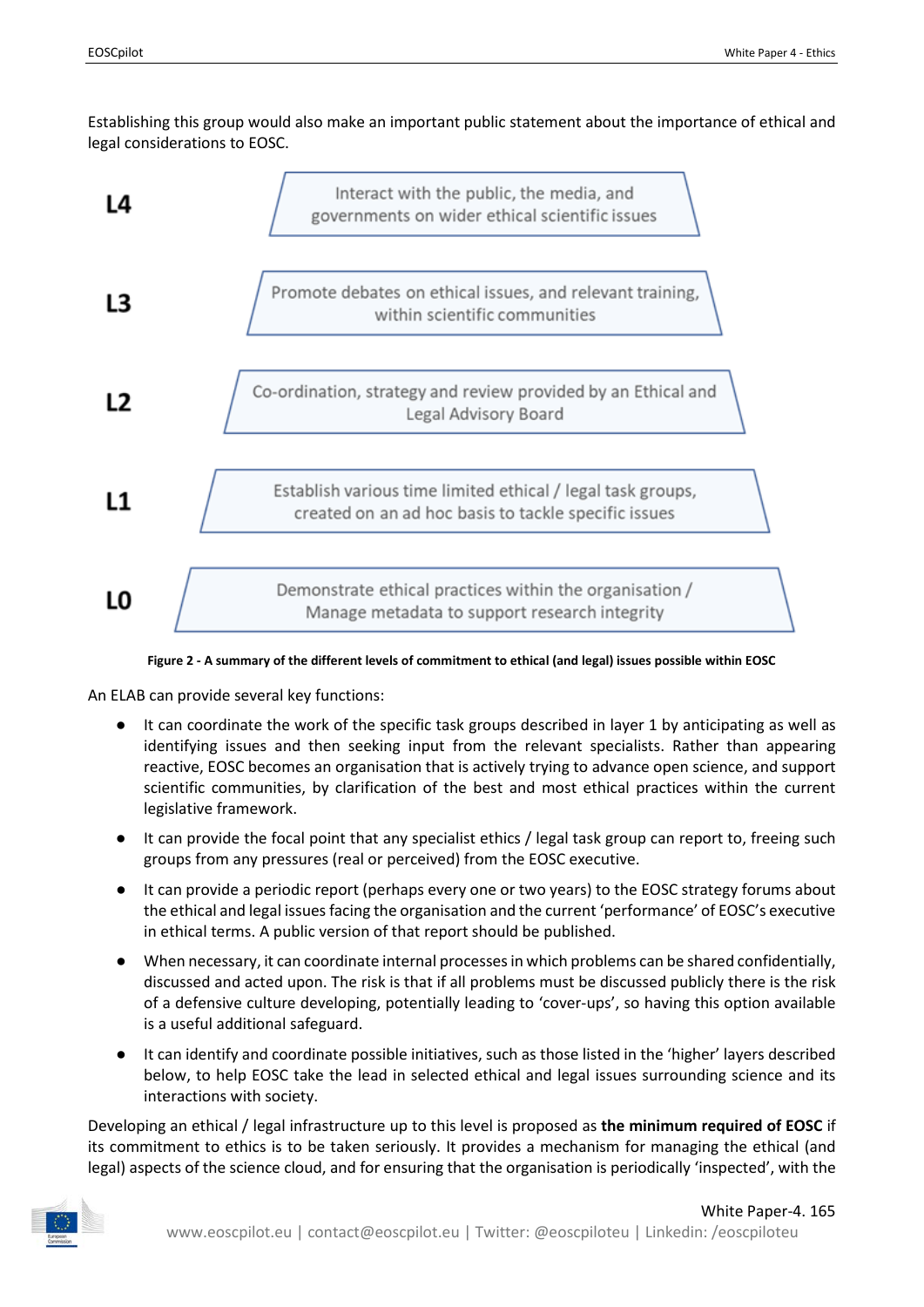feedback made public, and it also gives the organisation an effective mechanism for dealing with new ethical and legal problems as they arise. In that sense establishing an ELAB is like setting up a Security Management System within an ISO 27001 certification process. The key requirement of ISO 27001 is not specific security measures but a mechanism for keeping security under review, and thus identifying the measures required on an ongoing basis. The EOSC ELAB would have the same function – keeping the organisation informed of the issues that need to be addressed and overseeing the process by which they are tackled and implemented.

#### **Layer 3**

Once the basic ethical and legal infrastructure of layer 2 is in place it becomes possible to build on that. One way is by providing training and training materials for research staff in relevant ethical and legal issues, raising awareness and helping to promote research ethics in the more general sense. The focus here is on scientific practitioners and organisations, and other activities could therefore include promoting debates on ethical / legal issues within scientific meetings, collecting the views of researchers about these issues, and helping to organise the production of ethical / legal guidelines.

#### **Layer 4**

This final layer considers how EOSC could play a part and influence the wider debates concerned with the interface between science and society. This could include expanding the training programs described above, but this time providing input and materials to non-scientists, especially journalists. It could include examining how social media could be used to actively fight misleading interpretations, or even denial, of scientific data and results. It could also include working with government agencies to see how policies can best be informed by the data being generated and stored within EOSC. At this time these activities are hard to define exactly, but they represent an important opportunity for EOSC, to raise its own profile, to advance the cause of science and scientists, and to increase the 'return-on-investment' provided by EOSC at a societal level.

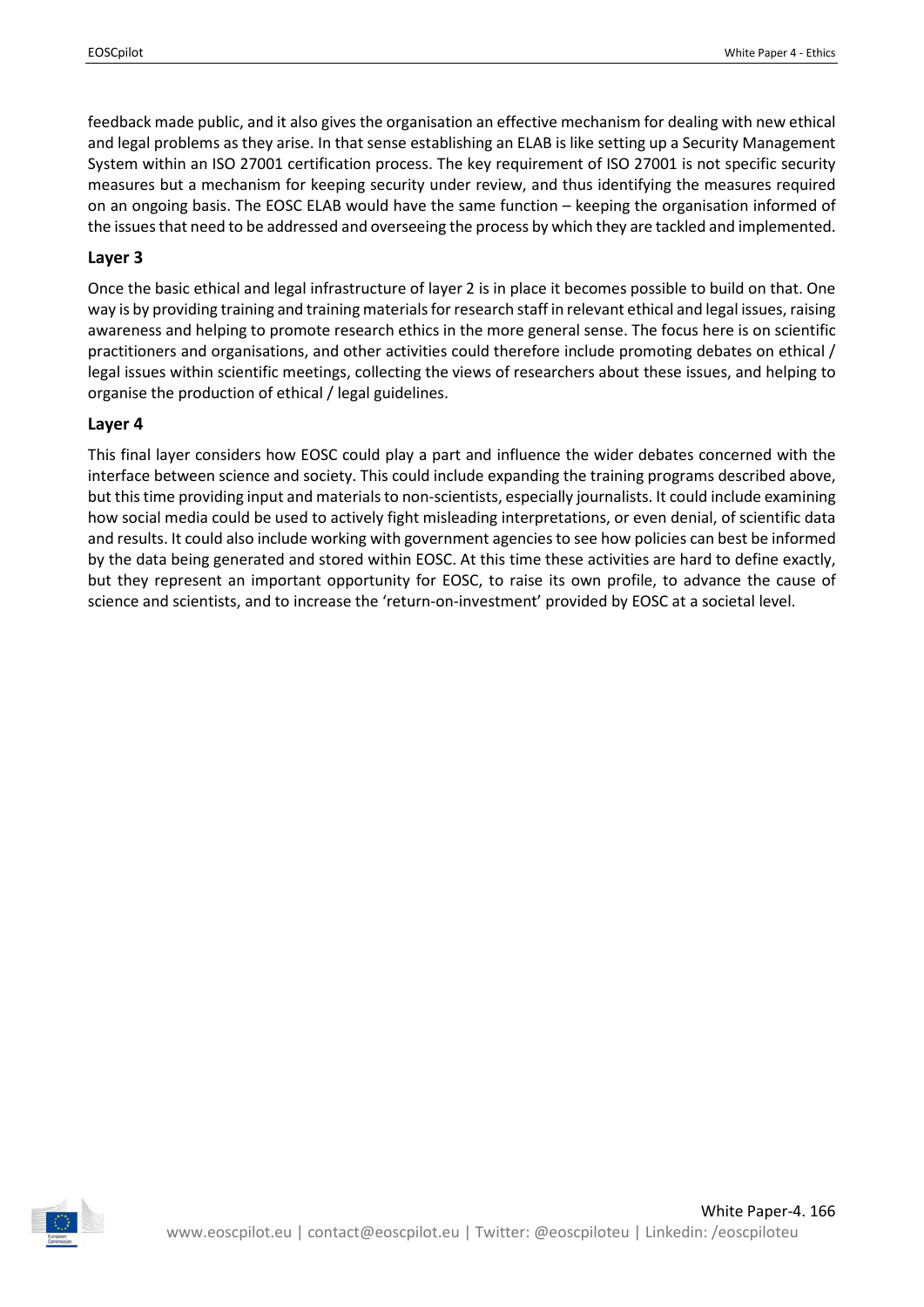# <span id="page-18-0"></span>**5. CONCLUSIONS AND NEXT STEPS**

This paper has attempted to show that the promotion of ethical behaviour within the EOSC needs to consider a very wide range of issues. In particular, it has tried to emphasise that 'ethics' covers a much wider area than the management of sensitive personal data, extremely important though that is, and that debates about ethics need to include all scientific disciplines, and not just those that collect and process personal data. It has also tried to stress that awareness of ethical issues, and appropriate policy responses to them, need to be integrated into the 'core' of EOSC and the way it is managed from the outset, and not seen as a peripheral topic, or as somehow a supplement to the main scientific activity.

At the same time, there is a recognition that it is difficult to predict the precise nature and priority of the ethical challenges that the organisation will face in the future. At the moment, it is also difficult to judge the level of financial and practical support that EOSC will be willing and / or able to provide for promoting ethical behaviour. Because of that we have proposed a highly flexible 'layered' approach, that stresses the need for responsive systems, targeted expert input and periodic review.

To be clear, the 'layers' here represent different levels of commitment to the active management of ethical issues in scientific research. The twin components of level 0 are seen as essential and inevitable. The activities and structures described as levels 1 and 2 are seen as reactive and proactive mechanisms, respectively, for the EOSC to manage specific ethical challenges. Level 3 takes this further by proposing that the science cloud works with scientific communities to promote understanding and involvement in ethical issues, whilst level 4 has EOSC taking a societal perspective, and working with governments and public opinion to promote the ethical understanding and application of science.

The clear recommendation is that the proposals in layers 0, 1 and 2 should be implemented within the EOSC from the outset, if the organisation is going to have a credible and effective ethics strategy. The activity of levels 3 and 4 are certainly desirable, but could be introduced as the EOSC itself matures, and the level of available resources becomes clearer.

To support this recommendation, we suggest that the next steps should include:

- Discussion and refinement of these proposals, including these 'next steps', with at least four different groups:
	- Experts in the field of ethics, particularly in the areas discussed in this document. (Such a group could possibly form the core of an ELAB). A one-day face-to-face workshop with senior ethical experts and the EOSCpilot task force on ethics has been proposed.
	- Representatives of ministries and other funders of the EOSC.
	- Science demonstrators or alternative case studies dealing with ethical issues. This will help to identify the particular issues raised by the types of activity envisaged in the EOSC.
	- Senior managers in Research Policy Organisations and Research Infrastructures

The results of these discussions should feed, so far as time allows, into the final deliverables of WP3, and refine and support the initial proposals made here.

- An exploration of how an Ethical and Legal Advisory Board (or equivalent body) might be established and run, e.g. terms of reference, size and membership, accountability and reporting, with a deliverable of specific proposals.
- Establishment of a small expert task group to examine how EOSC's own procedures and policies, and those of organisations working as EOSC service providers, can be developed to ensure that they incorporate good ethical practice, and how that practice can be monitored. This fits with the development of WT 3.2 'Policy supporting services' (e.g. inclusion of conformance to ethical standards / codes of conducts within components of the policy toolkit).

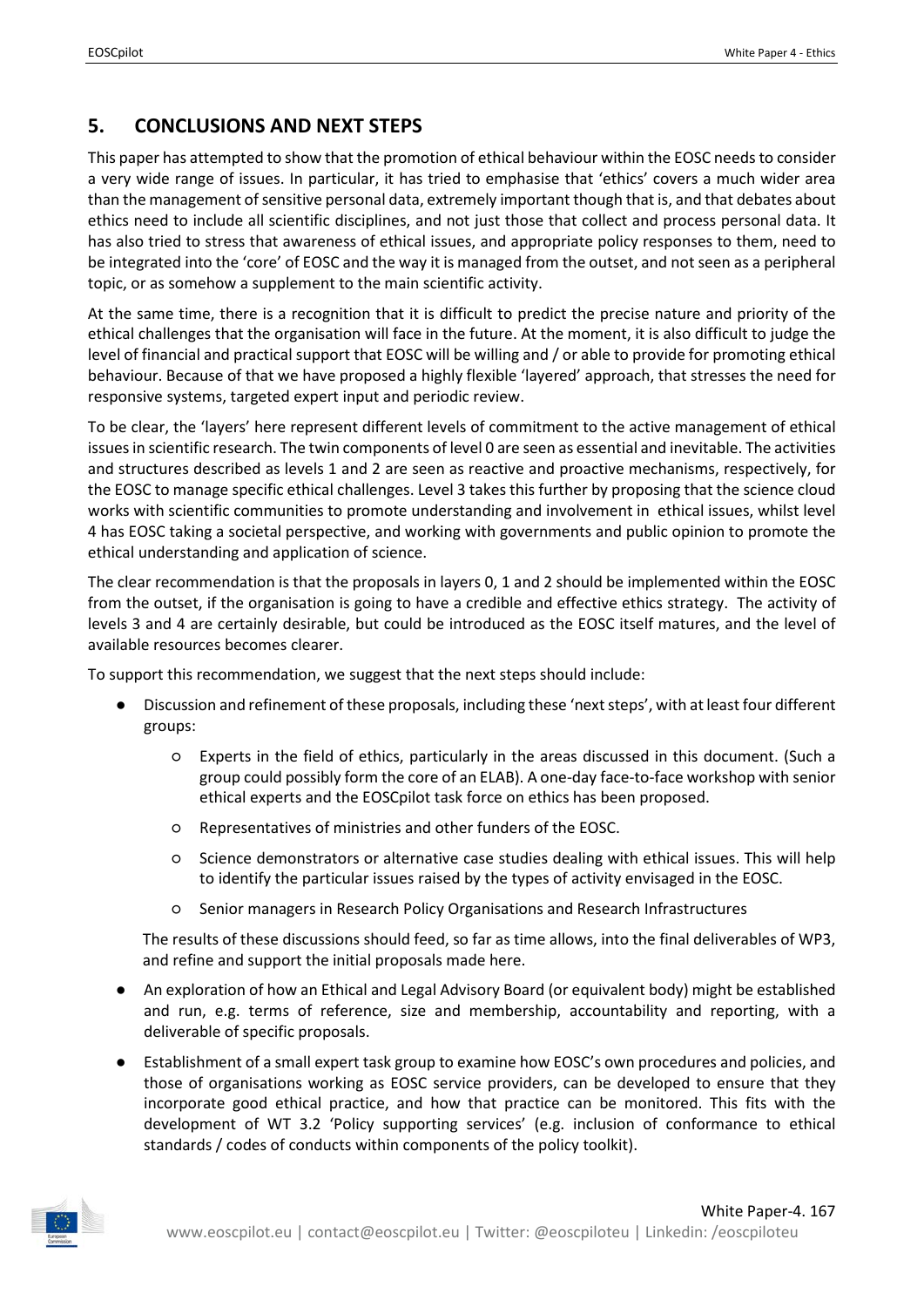- Establishment of a small expert task group to look at metadata requirements and management in EOSC, especially in terms of generic 'provenance' and 'discovery' metadata (rather than detailed descriptive metadata, which will usually be domain specific), to ensure that the policies developed can support research integrity and promote the proper reward and recognition of data generators. Again this feeds into the development of WT 3.2 'Policy supporting services'.
- The expansion of the current task group looking at data protection issues to include an appraisal of general ethical issues in the area of sensitive personal data. In effect this would be an amalgamation of work around managing such data, dealing with both the legal and ethical aspects, as the current split between two task groups is artificial. At this stage this might not need to produce much more than a list of the ethical issues to be tackled, but a preliminary 'road map' in this area would provide important clarification about future tasks.

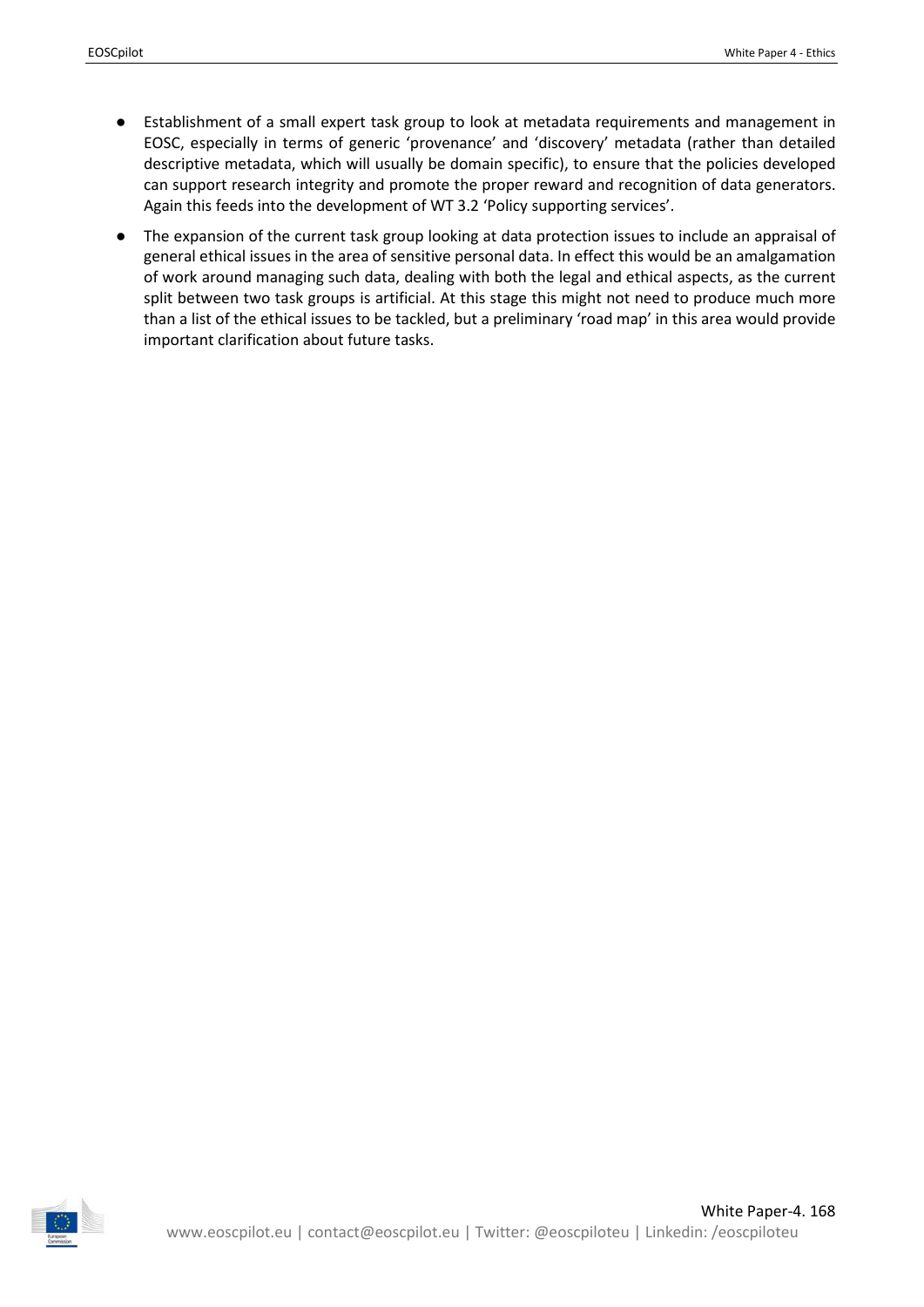## **6. IMPLICATIONS OF RECOMMENDATIONS**

The table presented on the following pages summarises possible implications of the recommendations for each of four key stakeholder groups

- EOSC Governance structures and the Rules of Participation
- Funders and Ministries
- Research Producing Organisations
- Research Infrastructures

<span id="page-20-0"></span>Some of these implications are requirements – because some stakeholders will be involved in funding and organising the recommendations, others are impacts, and describe the beneficial consequences of implementing the recommendations.

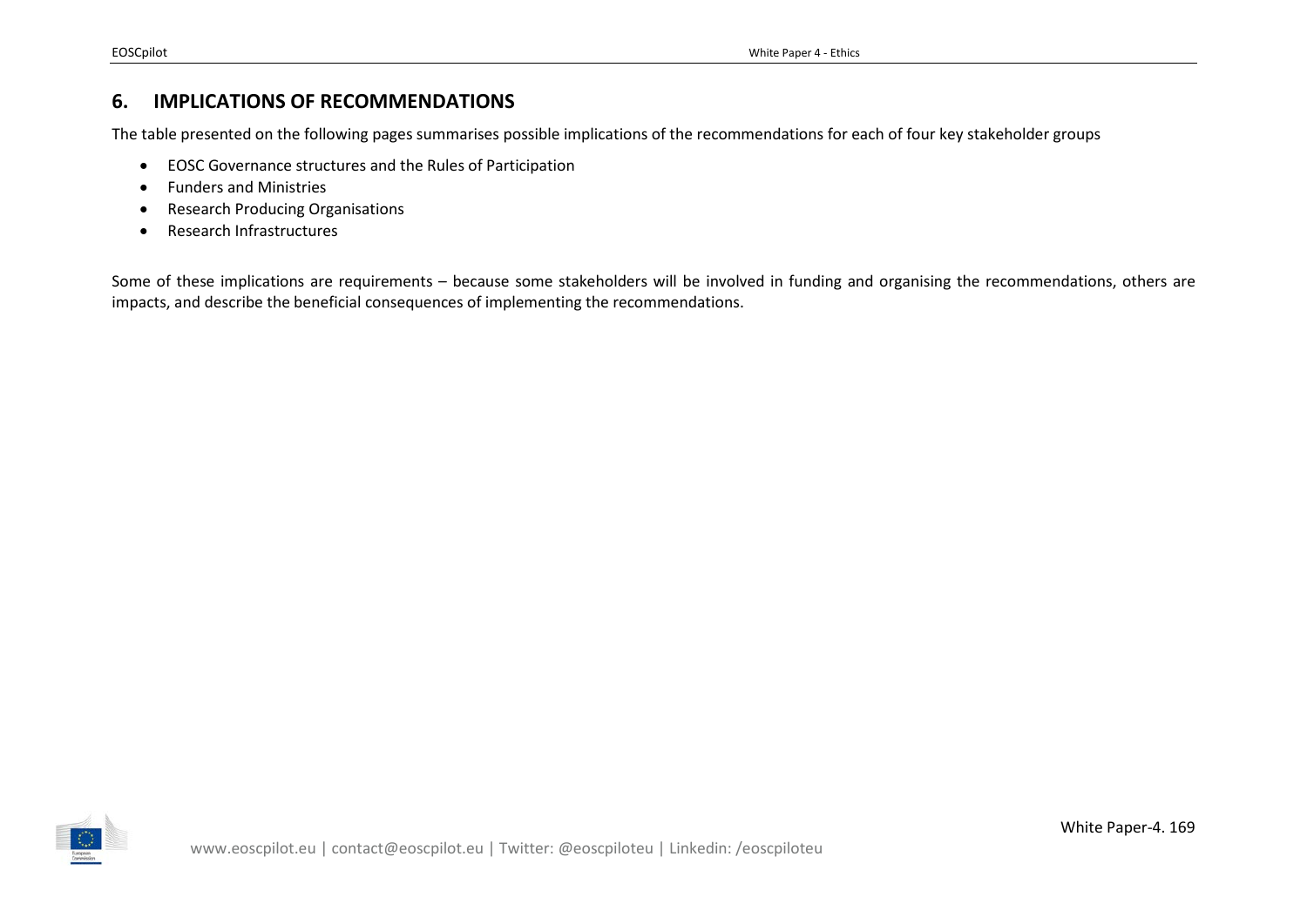| <b>Draft Policy Recommendation</b>                                                                                                               | <b>EOSC Governance/Rules of Funders and Ministries</b><br><b>Participation</b>                                                                                                                                                                                                                                                                          |                                                                                                                                                                                                                                                                                            | <b>Research Producing</b><br><b>Organisations</b>                                                                                                                                                                                                                                                                                                                                                                                                            | <b>Research Infrastructures</b>                                                                                                                                                                                                                                                                                                        |
|--------------------------------------------------------------------------------------------------------------------------------------------------|---------------------------------------------------------------------------------------------------------------------------------------------------------------------------------------------------------------------------------------------------------------------------------------------------------------------------------------------------------|--------------------------------------------------------------------------------------------------------------------------------------------------------------------------------------------------------------------------------------------------------------------------------------------|--------------------------------------------------------------------------------------------------------------------------------------------------------------------------------------------------------------------------------------------------------------------------------------------------------------------------------------------------------------------------------------------------------------------------------------------------------------|----------------------------------------------------------------------------------------------------------------------------------------------------------------------------------------------------------------------------------------------------------------------------------------------------------------------------------------|
| LOA: EOSC and its constituent<br>organisations demonstrate ethical<br>practices<br>(transparency,<br>independence, fair decision making<br>etc.) | (a) The details of the 'ethical<br>practices' need to be<br>defined and agreed.<br>(b) A commitment to them<br>needs to be built into the<br>Rules of Participation.<br>(c) EOSC should then be<br>more defensible, against<br>potential legal action or<br>social criticism.                                                                           | (d) The process of defining<br>and agreeing 'ethical<br>practices' (see a) needs to<br>be funded.<br>(e) Assurance is available<br>that EOSC activities are<br>justifiable and defensible.<br>(f) A clear set of policies is<br>available that EOSC can be<br>monitored against - see L2B. | (g) A demonstrable<br>commitment to the defined<br>ethical practices will be<br>required.<br>(h) Benefit from a more<br>consistent, clearer set of<br>organisational policies and<br>guidelines.<br>(i) Benefit from a more settled<br>and professional EOSC (core)<br>organisation, with greater<br>staff satisfaction and stability.                                                                                                                       | (j) A demonstrable<br>commitment to the defined<br>ethical practices will be<br>required.<br>(k) Benefit from a more<br>consistent, clearer set of<br>organisational policies and<br>guidelines.<br>(I) Benefit from a more settled<br>and professional EOSC (core)<br>organisation, with greater<br>staff satisfaction and stability. |
| LOB: Metadata is managed and<br>monitored to support research<br>integrity, (provenance, credit, status<br>etc.)                                 | (a) Consistent policies for<br>provenance and discovery<br>metadata, that support<br>research integrity, need to<br>be defined.<br>(b) A commitment to them<br>needs to be built into the<br>Rules of Participation.<br>(c) Ongoing monitoring and<br>support of metadata<br>application (including this<br>type of metadata) needs to<br>be developed. | (d) The process of defining<br>and agreeing the required<br>metadata rules (see a)<br>needs to be funded.<br>(e) Assurance is available<br>that research integrity is<br>being actively supported<br>within EOSC, thereby<br>enhancing the quality of the<br>available resources.          | (f) Demonstrable,<br>consistent application of<br>the provenance and<br>discovery metadata will be<br>required.<br>(g) Training and tools to<br>support correct metadata<br>application required, (and<br>will need funding).<br>(h) Research outputs and<br>their provenance are more<br>accurately described.<br>(i) Individual researchers enjoy<br>more<br>accurate,<br>fairer<br>(e.g. academic<br>recognition<br>credit<br>apportioned<br>accurately). | (j) Support of consistent<br>application of the<br>provenance and discovery<br>metadata will be required.<br>(k) Tools to support correct<br>metadata application will be<br>will<br>required,<br>need<br>development and funding.                                                                                                     |

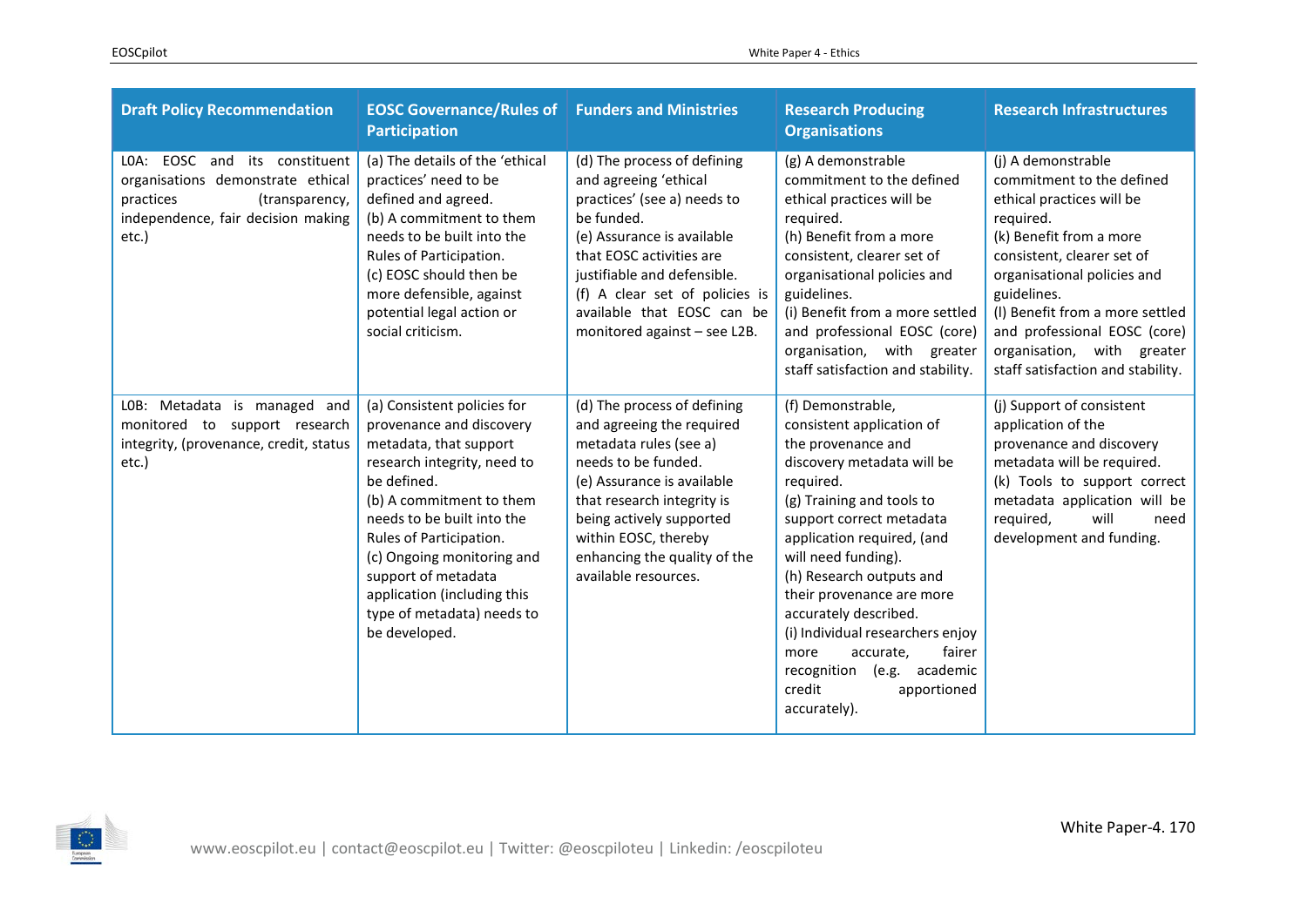| <b>Draft Policy Recommendation</b>                                                                                                                                | <b>EOSC Governance/Rules of Funders and Ministries</b><br><b>Participation</b>                                                                                                                                                                                                                                                                                                         |                                                                                                                                                                                                                                                                                                                                                                                                                | <b>Research Producing</b><br><b>Organisations</b>                                                                                                                                                                                                                | <b>Research Infrastructures</b>                                                                                                                                                                                                                   |
|-------------------------------------------------------------------------------------------------------------------------------------------------------------------|----------------------------------------------------------------------------------------------------------------------------------------------------------------------------------------------------------------------------------------------------------------------------------------------------------------------------------------------------------------------------------------|----------------------------------------------------------------------------------------------------------------------------------------------------------------------------------------------------------------------------------------------------------------------------------------------------------------------------------------------------------------------------------------------------------------|------------------------------------------------------------------------------------------------------------------------------------------------------------------------------------------------------------------------------------------------------------------|---------------------------------------------------------------------------------------------------------------------------------------------------------------------------------------------------------------------------------------------------|
| L1: Establish a variety of theme or<br>discipline specific, time limited,<br>expert task groups, created to<br>specific<br>consider<br>issues<br>and<br>responses | (a) A framework needs to be<br>developed for establishing<br>such groups, their terms of<br>reference and reporting, and<br>their funding.                                                                                                                                                                                                                                             | (b) Funds (relatively limited)<br>need to be set aside for the<br>support of these groups.<br>(c) Funders would have the<br>ability to request work on<br>specific topics, if they had<br>concerns about them.                                                                                                                                                                                                 | (d) Problems are examined<br>by the most appropriate<br>experts with solutions<br>arising within the relevant<br>communities.<br>(e) Problems are examined in<br>response to perceived need,<br>with flexibility about where<br>effort is applied.               | (f) Problems are examined<br>by the most appropriate<br>experts with solutions<br>arising within the relevant<br>communities.<br>(g) Problems are examined in<br>response to perceived need<br>with flexibility about where<br>effort is applied. |
| L2A: Co-ordinate specific groups<br>using an EOSC Ethics and Legal<br>Advisory Board (ELAB) - identifying<br>issues, establish groups, etc.                       | (a) As L1, but the framework<br>now co-ordinated by the<br><b>Ethics and Legal Advisory</b><br>Board (ELAB).<br>(b) The terms of reference,<br>reporting lines, membership<br>selection (etc.) of the ELAB<br>itself need to be agreed.<br>(c) Rules of Participation need<br>to include recognition of ELAB<br>and a commitment to co-<br>with<br>it<br>operate<br>when<br>necessary. | (d) As L1, but funds now<br>also needed to pay for the<br>ELAB standing group,<br>though still relatively<br>limited.<br>(e) A 'go-to' group* is<br>available with which funders<br>can discuss ethical / legal<br>issues of concern and co-<br>ordinate activity.<br>(f) Confidence that scientific<br>communities are<br>themselves addressing<br>relevant ethical issues in a<br>timely and pro-active way. | (g) As L1, but potential<br>problems can now be<br>identified and addressed by<br>relevant research<br>communities in a pro-active<br>fashion.<br>(h) A 'go-to' group* is<br>available within the EOSC<br>structure with which these<br>issues can be discussed. | (i) As L1, but potential<br>problems can now be<br>identified and addressed by<br>relevant RIs in a pro-active<br>fashion.<br>(j) A 'go-to' group* is<br>available within the EOSC<br>structure with which these<br>issues can be discussed.      |

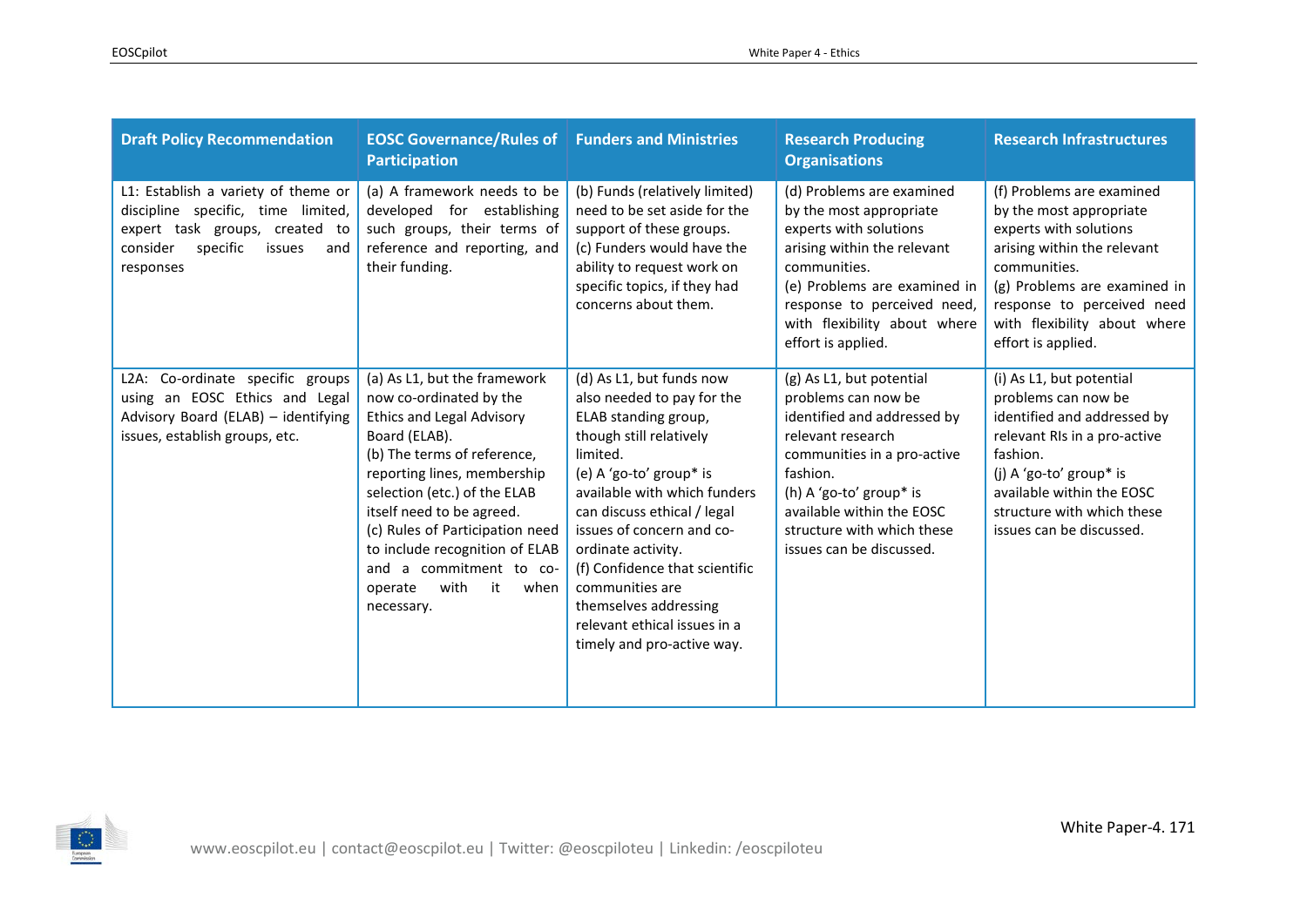| <b>Draft Policy Recommendation</b>                                                                                                                      | <b>EOSC Governance/Rules of Funders and Ministries</b><br><b>Participation</b>                                                                                                                                                     |                                                                                                                                                                                                                                                       | <b>Research Producing</b><br><b>Organisations</b>                                                                                                                                                                                               | <b>Research Infrastructures</b>                                                                                                                                                                          |
|---------------------------------------------------------------------------------------------------------------------------------------------------------|------------------------------------------------------------------------------------------------------------------------------------------------------------------------------------------------------------------------------------|-------------------------------------------------------------------------------------------------------------------------------------------------------------------------------------------------------------------------------------------------------|-------------------------------------------------------------------------------------------------------------------------------------------------------------------------------------------------------------------------------------------------|----------------------------------------------------------------------------------------------------------------------------------------------------------------------------------------------------------|
| L2B: Periodic review of EOSC activity<br>and related contextual issues by<br>ELAB,<br>feeding<br>into<br>executive<br>structures                        | (a) Mechanism available for<br>feedback to executive on<br>ethical and legal issues and<br>compliance with relevant<br>policies.<br>(b) Details of process<br>(frequency, terms of<br>reference, etc.) would need<br>to be agreed. | (c) As L2A, but additional<br>funding required for the<br>periodic review activity<br>(d) Increased confidence that<br>the management of EOSC and<br>scientific communities are<br>monitoring themselves and<br>holding<br>themselves<br>responsible. | (e) Provides greater<br>assurance to researching<br>organisations of<br>appropriate ethical<br>behaviour within EOSC.<br>(f) Improves opportunity to<br>identify new issues that need<br>to be examined.                                        | (g) Provides greater<br>assurance to research<br>infrastructures, of<br>appropriate ethical<br>behaviour within EOSC.<br>(h) Improves opportunity to<br>identify new issues that need<br>to be examined. |
| L3: Providing training and training<br>materials for research staff in<br>relevant ethical and legal issues<br>related to EOSC                          | (a) Some oversight required<br>to record and monitor<br>activity in this area<br>(b) Co-ordination of occasional<br>impact and cost / benefit<br>studies on this type of activity                                                  | (c) Funding (relatively<br>modest) required these<br>training activities<br>(d) Improved self-governance<br>of scientific activity, with less<br>governmental input                                                                                   | (e) Research staff become<br>better prepared to identify<br>and manage ethical issues,<br>pro-actively.                                                                                                                                         | (f)<br>Research<br>infrastructure<br>staff become better prepared<br>to identify and manage ethical<br>issues, pro-actively.                                                                             |
| L4A: Providing training and training<br>for<br>civil<br>materials<br>servants.<br>journalists and others involved in<br>interpreting scientific results | $(a)$ As L3<br>$(b)$ As L3                                                                                                                                                                                                         | (c) Funding (relatively<br>modest) required these<br>training activities.<br>(d) More extensive and<br>considered application of<br>scientific evidence within<br>governmental planning<br>policies.                                                  | (e) More accurate reporting<br>of scientific investigations<br>to the public.<br>(f) Better liaison between<br>government departments<br>and research communities.<br>(g) Greater recognition and<br>status for EOSC scientific<br>communities. | (h)<br>Greater recognition and<br>for<br>EOSC<br>status<br>service<br>providers.                                                                                                                         |

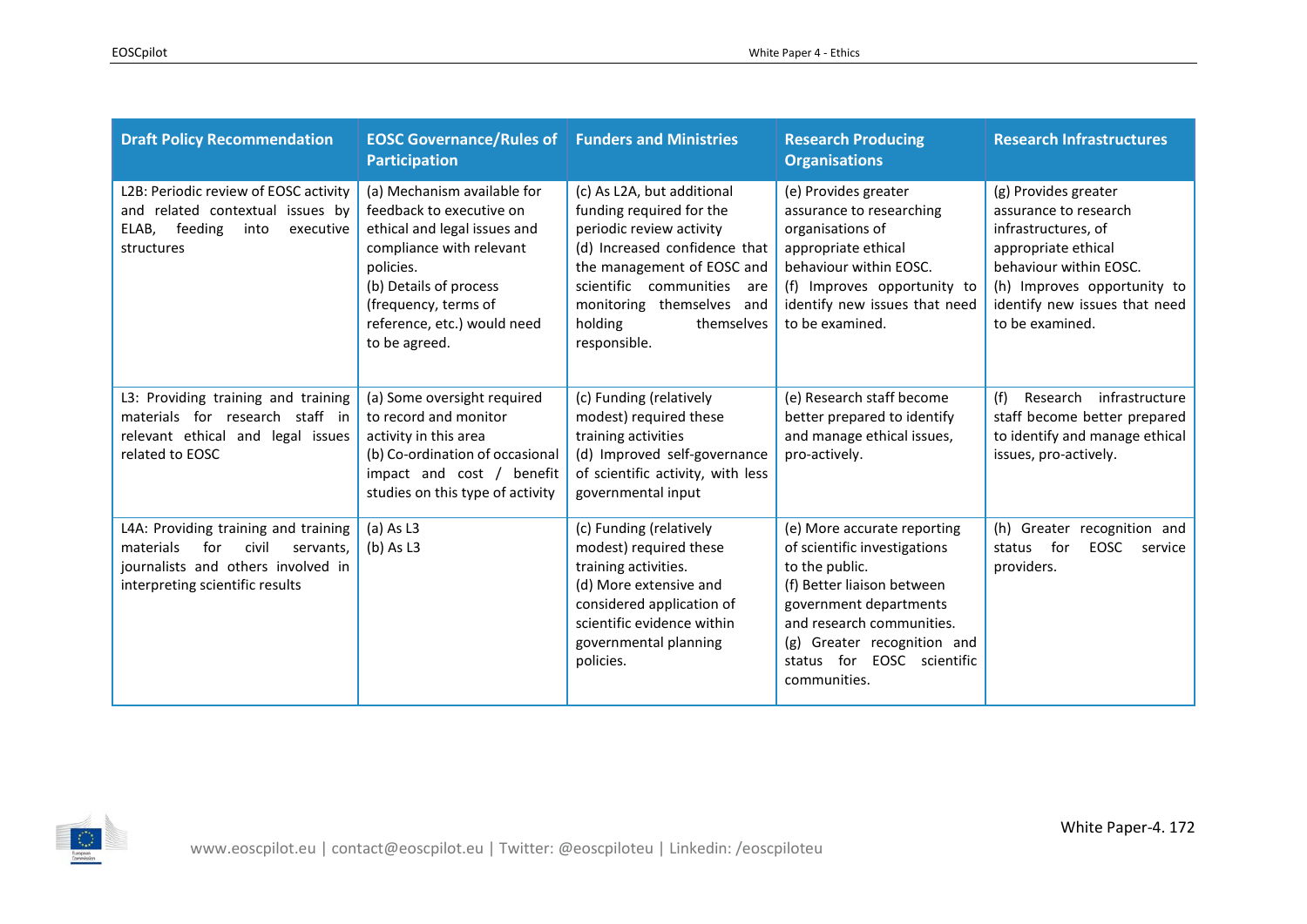| <b>Draft Policy Recommendation</b>                                                                                                              | <b>EOSC Governance/Rules of Funders and Ministries</b><br><b>Participation</b> |                                                                                                                                                                                                              | <b>Research Producing</b><br><b>Organisations</b>                                                                                                                                                                                                                 | <b>Research Infrastructures</b> |
|-------------------------------------------------------------------------------------------------------------------------------------------------|--------------------------------------------------------------------------------|--------------------------------------------------------------------------------------------------------------------------------------------------------------------------------------------------------------|-------------------------------------------------------------------------------------------------------------------------------------------------------------------------------------------------------------------------------------------------------------------|---------------------------------|
| L4B: Participating in debates<br>over scientific data and results<br>to try to ensure accurate<br>interpretation (formal and<br>informal media) | $(a)$ As L3<br>(b) As L3                                                       | (c) Funding (relatively<br>modest) required on ad hoc<br>basis.<br>(d) Better understanding<br>and interpretation of<br>scientific data (and its<br>limitations) amongst both<br>politicians and the public. | (e) Increased input from<br>scientists and scientific data<br>in public debates and<br>decision making.<br>(f) Increased appreciation<br>of the importance of<br>scientific evidence,<br>increased role and<br>influence for scientists and<br>scientific groups. |                                 |

\*i.e. A recognised group, permanently available within the EOSC structure, with which these issues can be discussed and to which proposals can be made.

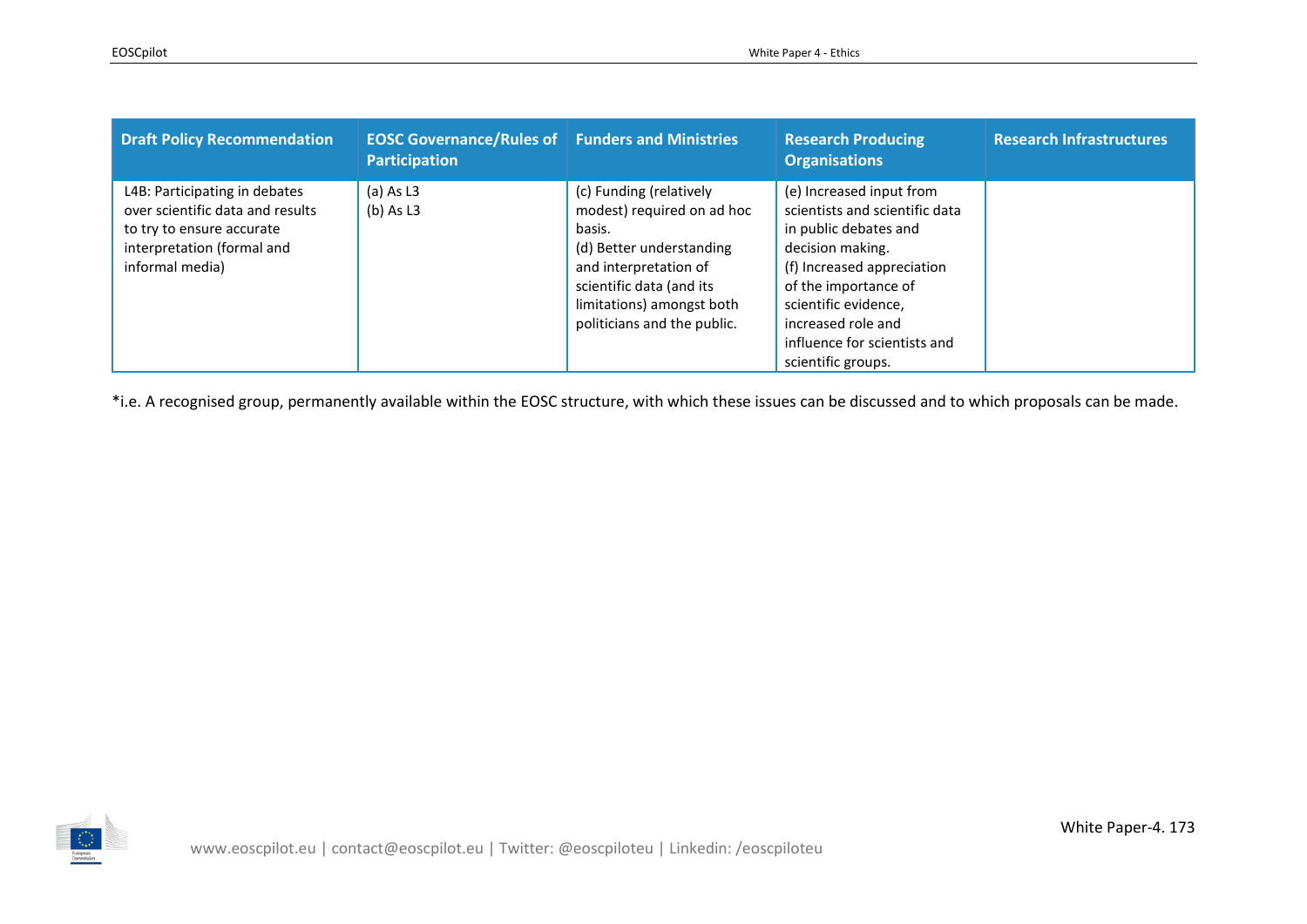# <span id="page-25-0"></span>**ANNEX A. BACKGROUND ON EOSC AND OPEN SCIENCE**

The European Open Science Cloud (EOSC) will be one of the most relevant instruments for meeting the Open Science challenge. Open Science represents a new approach to the scientific process based on cooperative work and new ways of diffusing knowledge by using digital technologies and new collaborative tools. Open Science has an impact on the entire research cycle, from the inception of research to its publication, and on how this cycle is organised. Each step in the scientific process is linked to ongoing changes brought about by Open Science (8). Open Science is expected to deal with scientific knowledge of all kinds (e.g. data, code, online software tools, questions, ideas, and speculations) and is expected to support the as early as is practical release of this knowledge (8). EOSC is one of the five lines of policy actions to support the development of Open Science in Europe (52).

So far it is not totally clear what EOSC will be if implemented and functional. The EOSC first High Level Expert Group (HLEG) report advises on what the EOSC system should/could offer. It should be a federated, globally accessible environment where researchers, innovators, companies and citizens can publish, find and re-use each other's data and tools for research, enable trusted access to services, systems and the re-use of shared scientific data across disciplinary, social and geographical borders and include the required human expertise, resources, standards, best practices as well as the underpinning technical infrastructures (53).

The EOSC Declaration further expands the EOSC requirements. The EOSC will be developed as a data infrastructure commons serving the needs of scientists. It will federate existing resources across national data centres, European e-infrastructures and research infrastructures and be based on local-to-central subsidiarity. It refers to a continuous dialogue to build trust and agreements among funders, users and service providers (1). Within the EOSCpilot project other documents have been developed, helping to understand the future architecture, governance and functionality of the EOSC (8, 54, 55). For further discussion of ethical issues, the following points are of major relevance (8):

- 1. EOSC will spread across disciplinary, social and geographical borders
- 2. EOSC will cover any types of research artefact (e.g. datasets, papers, methods, workflows)
- 3. EOSC is planned to have light-weighted international guidance and governance and a large degree of freedom regarding practical implementation
- 4. EOSC will be a system of systems with several actors and diverse roles (e.g. EOSC suppliers, EOSC service providers, EOSC system owners and managers) with the necessity to leverage, harmonize and federate multiple existing systems and solutions provided by various providers.

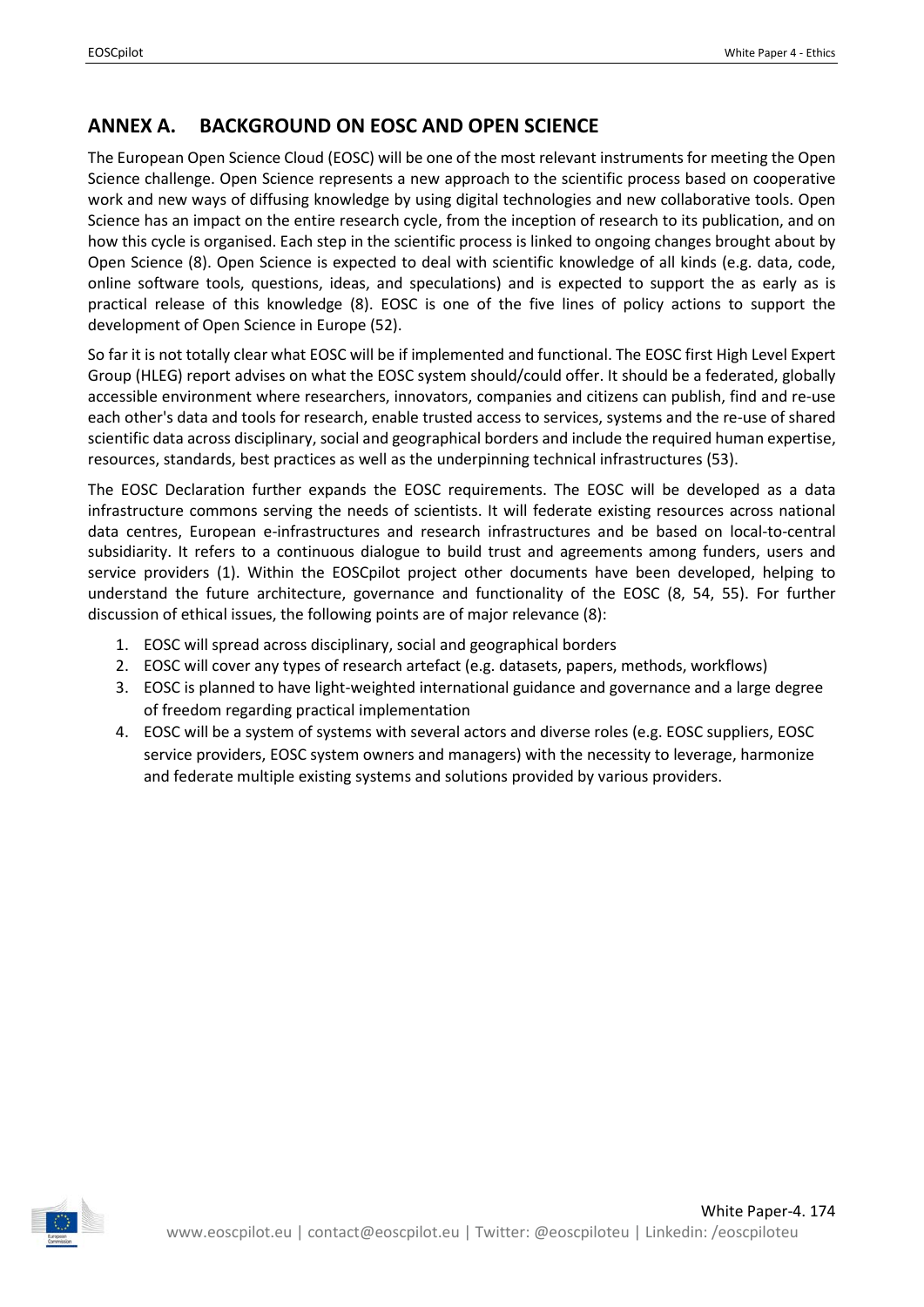### **REFERENCES**

- <span id="page-26-0"></span>(1) EOSC declaration. European Open Science Cloud, New Research and Innovation Opportunities. Brussels, 26 October 2017. Available a[t](https://ec.europa.eu/research/openscience/pdf/eosc_declaration.pdf) [https://ec.europa.eu/research/openscience/pdf/eosc\\_declaration.pdf](https://ec.europa.eu/research/openscience/pdf/eosc_declaration.pdf)
- (2) Fecher B., Friesike S. Open Science: One Term, Five Schools of Thought. In: Bartling S., Friesike S. (eds) Opening Science. Springer, Cham. 2014. DOI: [https://doi.org/10.1007/978-3-319-00026-8\\_2.](https://doi.org/10.1007/978-3-319-00026-8_2) Available a[t](https://link.springer.com/chapter/10.1007%2F978-3-319-00026-8_2) [https://link.springer.com/chapter/10.1007%2F978-3-319-00026-8\\_2](https://link.springer.com/chapter/10.1007%2F978-3-319-00026-8_2)
- (3) Joint statement by President Clinton and Prime Minister Tony Blair of the UK. The White House. March 14, 2000. Available a[t](https://clintonwhitehouse4.archives.gov/WH/EOP/OSTP/html/00314.html) <https://clintonwhitehouse4.archives.gov/WH/EOP/OSTP/html/00314.html>
- (4) Ohmann C, Banzi R, Canham S, et al. Sharing and reuse of individual participant data from clinical trials: principles and recommendations. BMJ Open 2017;7:e018647. doi:10.1136/ bmjopen-2017- 018647. Available at <http://bmjopen.bmj.com/content/bmjopen/7/12/e018647.full.pdf>
- (5) Joly Y, Dove E, Knoppers B, et al. Data Sharing in the Post-GenomicWorld: The Experience of the International Cancer Genome Consortium (ICGC) Data Access Compliance Office(DACO). 2012. PLoS Comput Biol 8(7): e1002549. doi:10.1371/journal.pcbi.1002549. Available a[t](http://journals.plos.org/ploscompbiol/article?id=10.1371/journal.pcbi.1002549) <http://journals.plos.org/ploscompbiol/article?id=10.1371/journal.pcbi.1002549>
- (6) Finnie I and Williamson C. CRISPR patent wars. Haseltine Lake. 17 July 2017. Available at <https://www.haseltinelake.com/media-centre/blog/2017/july/crispr-patent-wars>
- (7) Clinical Study Data Request. Available at <https://clinicalstudydatarequest.com/>
- (8) Candela et al. EOSC Pilot D5.1 Initial EOSC service structure, v1.0, 2018.
- (9) Casey K. Nine things we now know about the European open science cloud. Horizon, the European Research and Innovation Magazine. 30 November 2017. Available a[t](https://horizon-magazine.eu/article/nine-things-we-now-know-about-european-open-science-cloud_en.html) [https://horizon](https://horizon-magazine.eu/article/nine-things-we-now-know-about-european-open-science-cloud_en.html)[magazine.eu/article/nine-things-we-now-know-about-european-open-science-cloud\\_en.html](https://horizon-magazine.eu/article/nine-things-we-now-know-about-european-open-science-cloud_en.html)
- (10) Bennett C. What is this thing called ethics? Routledge, 2nd Edition, 2015 (page *xiv*).
- (11) Hodson H. Revealed: Google AI has access to huge haul of NHS patient data. New Scientist. 29 April 2016. A[t](https://www.newscientist.com/article/2086454-revealed-google-ai-has-access-to-huge-haul-of-nhs-patient-data/) [https://www.newscientist.com/article/2086454-revealed-google-ai-has-access-to](https://www.newscientist.com/article/2086454-revealed-google-ai-has-access-to-huge-haul-of-nhs-patient-data/)[huge-haul-of-nhs-patient-data/](https://www.newscientist.com/article/2086454-revealed-google-ai-has-access-to-huge-haul-of-nhs-patient-data/)
- (12) Drenth, P. Responsible conduct in research. Science and Engineering Ethics 12(1):13-21. February 2006. DOI: 10.1007/PL00022265. Abstract available a[t](https://link.springer.com/article/10.1007/PL00022265) <https://link.springer.com/article/10.1007/PL00022265>
- (13) All European Academies. The European Code of Conduct for Research Integrity. 2017. A[t](https://ec.europa.eu/research/participants/data/ref/h2020/other/hi/h2020-ethics_code-of-conduct_en.pdf) [https://ec.europa.eu/research/participants/data/ref/h2020/other/hi/h2020-ethics\\_code-of](https://ec.europa.eu/research/participants/data/ref/h2020/other/hi/h2020-ethics_code-of-conduct_en.pdf)[conduct\\_en.pdf](https://ec.europa.eu/research/participants/data/ref/h2020/other/hi/h2020-ethics_code-of-conduct_en.pdf)
- (14) The Singapore Statement on Research Integrity, 2nd World Conference on Research Integrity, 21- 24 July 2010, Singapore, At <http://www.singaporestatement.org/statement.html>
- (15) The Montreal Statement on Research Integrity in Cross-Boundary Research Collaborations. 3rd World Conference on Research Integrity, 5-8 May 2013, Montréal. A[t](http://www.researchintegrity.org/Statements/Montreal%20Statement%20English.pdf) <http://www.researchintegrity.org/Statements/Montreal%20Statement%20English.pdf>

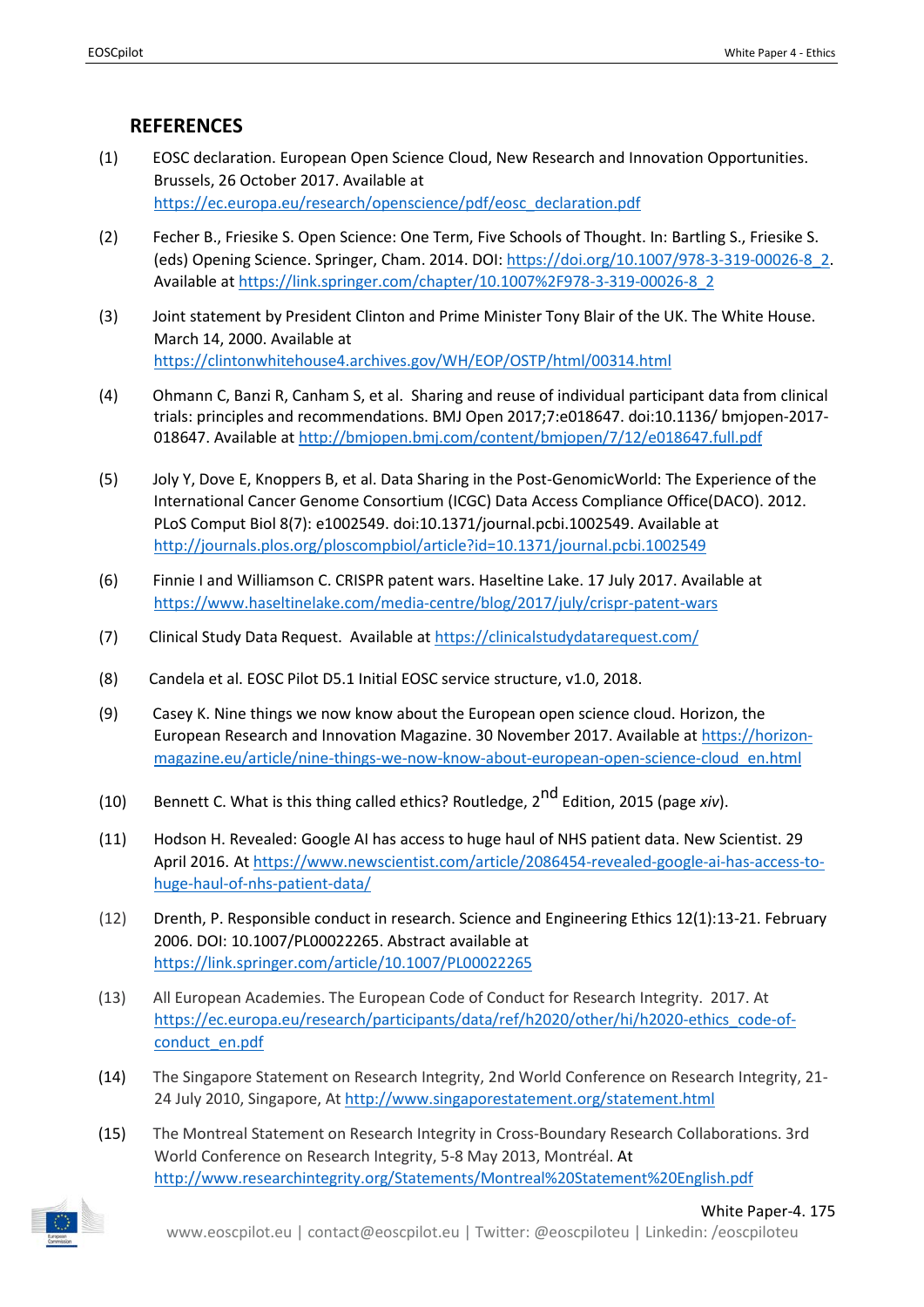- (16) Irish Universities Association. National policy statement on Ensuring Research Integrity in Ireland. 2014. Available at http://www.iua.ie/wp-content/uploads/2014/06/National-Policy-Statementon-Ensuring-Research-Integrity-in-Ireland-2014.pdf
- (17) University of Hamburg. Richtlinie zur Sicherung guter wissenschaftlicher Praxis an der Fakultät für Erziehungswissenschaft der Universität Hamburg. 2014. Available in German a[t](https://www.ew.uni-hamburg.de/studium/files/richtlinie-zur-sicherung-guter-wissenschaftlicher-praxis.pdf) [https://www.ew.uni-hamburg.de/studium/files/richtlinie-zur-sicherung-guter-wissenschaftlicher](https://www.ew.uni-hamburg.de/studium/files/richtlinie-zur-sicherung-guter-wissenschaftlicher-praxis.pdf)[praxis.pdf](https://www.ew.uni-hamburg.de/studium/files/richtlinie-zur-sicherung-guter-wissenschaftlicher-praxis.pdf) and in English at [https://www.fid.uni-hamburg.de/satzung-gute-wissenschaftliche](https://www.fid.uni-hamburg.de/satzung-gute-wissenschaftliche-praxis-en.pdf)[praxis-en.pdf.](https://www.fid.uni-hamburg.de/satzung-gute-wissenschaftliche-praxis-en.pdf)
- (18) The Wellcome Trust. Guidelines on Good Research Practice. Available a[t](https://wellcome.ac.uk/funding/managing-grant/guidelines-good-research-practice) <https://wellcome.ac.uk/funding/managing-grant/guidelines-good-research-practice>
- (19) BBMRI. Code of conduct for health research (in preparation 2018). At [http://code-of-conduct-for](http://code-of-conduct-for-health-research.eu/)[health-research.eu/](http://code-of-conduct-for-health-research.eu/)
- (20) The Respect Project. Respect code of practice for socio-economic research. 2004. Available a[t](http://www.respectproject.org/code/respect_code.pdf) [http://www.respectproject.org/code/respect\\_code.pdf](http://www.respectproject.org/code/respect_code.pdf)
- (21) CSA (Cloud Security Alliance). Code of conduct for GDPR compliance. Available throug[h](https://gdpr.cloudsecurityalliance.org/resource/csa-code-of-conduct-for-gdpr-compliance/) <https://gdpr.cloudsecurityalliance.org/resource/csa-code-of-conduct-for-gdpr-compliance/>
- (22) CISPE (Cloud Infrastructure Service Providers). Code of conduct for cloud infrastructure providers. 2016. Available through <https://cispe.cloud/code-of-conduct/>
- (23) European Network of Research Ethics and Research Integrity (ENERI). H2020 project. A[t](http://eneri.eu/) <http://eneri.eu/>
- (24) Leonelli S. Locating ethics in data science: responsibility and accountability in global and distributed knowledge production systems. Phil. Trans. R. Soc. A 2016 374 20160122; DOI: 10.1098/rsta.2016.0122. Published 14 November 2016 . A[t](http://rsta.royalsocietypublishing.org/content/374/2083/20160122) <http://rsta.royalsocietypublishing.org/content/374/2083/20160122>
- (25) NIH. Report on NIH Funding vs. Global Burden of Disease. Research Portfolio Online Reporting Tools. 2017. At [https://report.nih.gov/info\\_disease\\_burden.aspx](https://report.nih.gov/info_disease_burden.aspx)
- (26) [Joseph](https://www.researchgate.net/scientific-contributions/2116149867_Pathma_D_Joseph) P, [Caldwell](https://www.researchgate.net/scientific-contributions/2137119756_Patrina_HY_Caldwell) P, [Barnes](https://www.researchgate.net/scientific-contributions/71758982_Elizabeth_H_Barnes) E, [Craig,](https://www.researchgate.net/profile/Jonathan_Craig3) J. Disease burden-research match? Registered trials in child health from low- and middle-income and high-income countries. Journal of Paediatrics and Child Health 53(7). April 2017. DOI: 10.1111/jpc.13537.
- (27) [Lanphier](https://www.nature.com/news/don-t-edit-the-human-germ-line-1.17111#auth-1) E, [Urnov,](https://www.nature.com/news/don-t-edit-the-human-germ-line-1.17111#auth-2) F, [Haecker](https://www.nature.com/news/don-t-edit-the-human-germ-line-1.17111#auth-3) S, et al. Don't edit the human germ line. Nature 519, 410–411 (26 March 2015). doi:10.1038/519410a. A[t](https://www.nature.com/news/don-t-edit-the-human-germ-line-1.17111) [https://www.nature.com/news/don-t-edit-the-human](https://www.nature.com/news/don-t-edit-the-human-germ-line-1.17111)[germ-line-1.17111](https://www.nature.com/news/don-t-edit-the-human-germ-line-1.17111)
- (28) Floridi L, Taddeo M. What is data ethics?. Published 14 November 2016. DOI: 10.1098/rsta.2016.0360. At <http://rsta.royalsocietypublishing.org/content/374/2083/20160360>
- (29) European Data Protection Supervisor. Opinion 4/2015 Towards a new digital ethics, Data, dignity and technology. 2015.
- (30) Bynum T. Computer and Information Ethics, *The Stanford Encyclopaedia of Philosophy* (Winter 2016 Edition), Edward N. Zalta (ed.), A[t](https://plato.stanford.edu/archives/win2016/entries/ethics-computer) <https://plato.stanford.edu/archives/win2016/entries/ethics-computer>
- (31) The FAIR data principles. FORCE 11. At <https://www.force11.org/group/fairgroup/fairprinciples>



White Paper-4. 176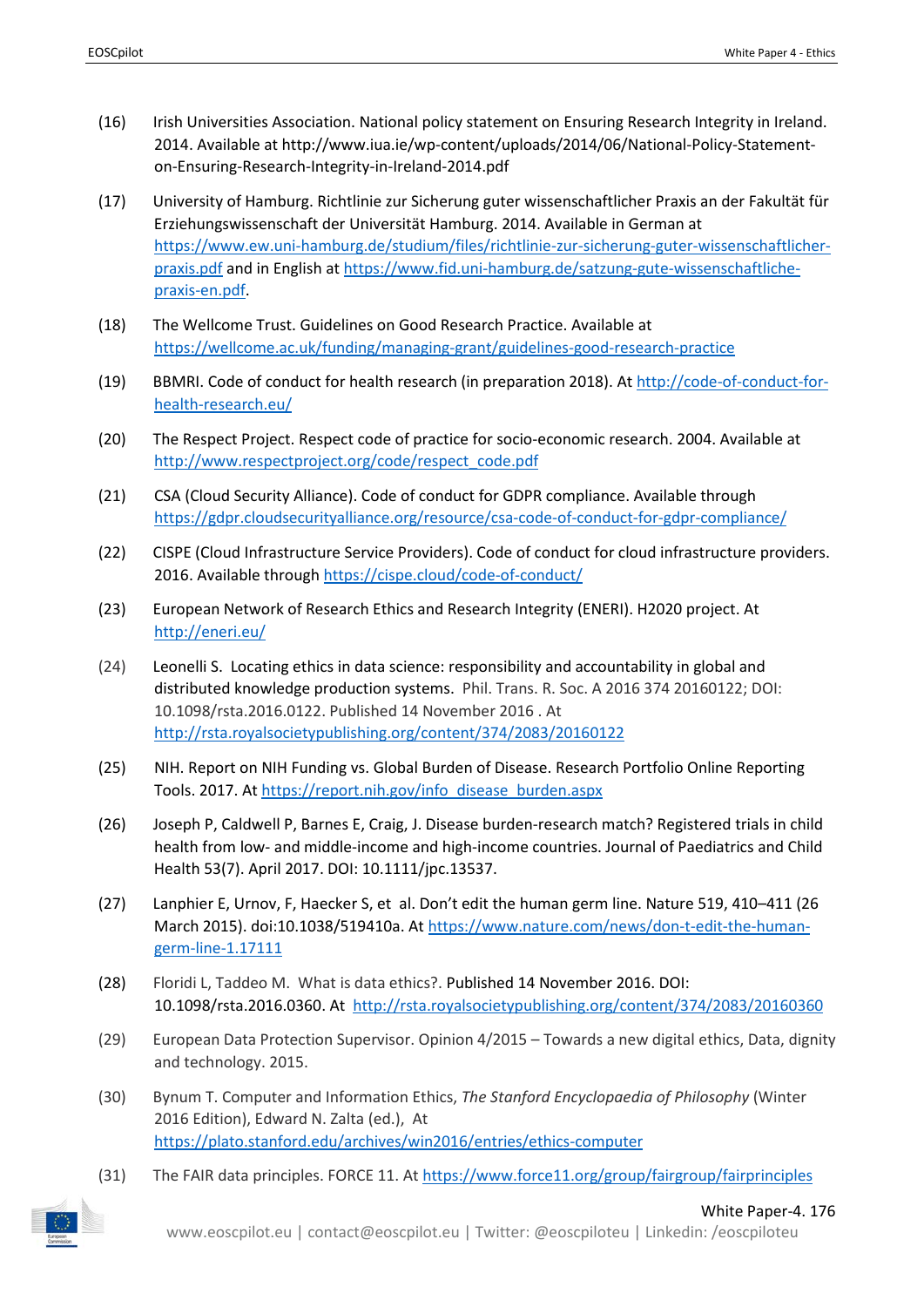- (32) [Mons, B](https://via.hypothes.is/https:/content.iospress.com:443/search?q=author%3A%28%22Mons,%20Barend%22%29) et al. Cloudy, increasingly FAIR; revisiting the FAIR Data guiding principles for the European Open Science Cloud. [Information Services & Use,](https://via.hypothes.is/https:/content.iospress.com:443/journals/information-services-and-use) vol. 37, no. 1, pp. 49-56, 2017. 7 March 2017. DOI: 10.3233/ISU-170824. A[t](https://via.hypothes.is/https:/content.iospress.com/articles/information-services-and-use/isu824) [https://via.hypothes.is/https://content.iospress.com/articles/information-services-and](https://via.hypothes.is/https:/content.iospress.com/articles/information-services-and-use/isu824)[use/isu824](https://via.hypothes.is/https:/content.iospress.com/articles/information-services-and-use/isu824)
- (33) Floridi, L . Open Data, Data Protection, and Group Privacy. [Philosophy & Technology,](https://link.springer.com/journal/13347) March 2014, Volume 27, [Issue 1,](https://link.springer.com/journal/13347/27/1/page/1) pp 1–3 . At <https://link.springer.com/article/10.1007%2Fs13347-014-0157-8>
- (34) Hern A. Fitness tracking app Strava gives away location of secret US army bases. The Guardian. 28 January 2018. At [https://www.theguardian.com/world/2018/jan/28/fitness-tracking-app-gives](https://www.theguardian.com/world/2018/jan/28/fitness-tracking-app-gives-away-location-of-secret-us-army-bases)[away-location-of-secret-us-army-bases](https://www.theguardian.com/world/2018/jan/28/fitness-tracking-app-gives-away-location-of-secret-us-army-bases)
- (35) Carbo T, Smith M. Global information ethics: Intercultural perspectives on past and future research. Perspectives on Global Information Ethics. 15 April 2008. DOI: 10.1002/asi.20851. A[t](http://onlinelibrary.wiley.com/doi/10.1002/asi.20851/full) <http://onlinelibrary.wiley.com/doi/10.1002/asi.20851/full>
- (36) World Health Organization. Standards and Operational Guidance for Ethics Review of Health-Related Research with Human Participants, 2011
- (37) Lahti L, da Silva F, Laine M, et al. Alchemy & algorithms: perspectives on the philosophy and history of open science. Research Ideas and Outcomes. 2017. 3: e13593.
- (38) Kass N, Faden R, Goodman S, et al. The research-treatment distinction: a problematic approach for determining which activities should have ethical oversight. Hastings Center Report Spec. No.S4–S15. 2013. [http://dx.doi.org/10.1002/hast.133.](http://dx.doi.org/10.1002/hast.133)
- (39) Porsdam Mann S, Savulescu J, Sahakian B. [Facilitating the ethical use of health data for the](http://rsta.royalsocietypublishing.org/content/374/2083/20160130)  [benefit of society: electronic health records, consent and the duty of easy rescue.](http://rsta.royalsocietypublishing.org/content/374/2083/20160130) Phil. Trans. R. Soc. A 2016 374 20160130; DOI: 10.1098/rsta.2016.0130. Published 14 November 2016. A[t](http://rsta.royalsocietypublishing.org/content/374/2083/20160130) <http://rsta.royalsocietypublishing.org/content/374/2083/20160130>
- (40) Regulation (EU) No 536/2014 of the European Parliament and of the Council of 16 April 2014 on clinical trials on medicinal products for human use; A[t](https://ec.europa.eu/health/sites/health/files/files/eudralex/vol-1/reg_2014_536/reg_2014_536_en.pdf) [https://ec.europa.eu/health/sites/health/files/files/eudralex/vol-](https://ec.europa.eu/health/sites/health/files/files/eudralex/vol-1/reg_2014_536/reg_2014_536_en.pdf)[1/reg\\_2014\\_536/reg\\_2014\\_536\\_en.pdf](https://ec.europa.eu/health/sites/health/files/files/eudralex/vol-1/reg_2014_536/reg_2014_536_en.pdf)
- (41) General Data Protection Regulation. A[t](http://eur-lex.europa.eu/legal-content/en/TXT/?uri=CELEX%3A32016R0679) [http://eur-lex.europa.eu/legal](http://eur-lex.europa.eu/legal-content/en/TXT/?uri=CELEX%3A32016R0679)[content/en/TXT/?uri=CELEX%3A32016R0679](http://eur-lex.europa.eu/legal-content/en/TXT/?uri=CELEX%3A32016R0679)
- (42) ICH Good Clinical Practice E6(R2) guidelines. A[t](http://www.ema.europa.eu/docs/en_GB/document_library/Scientific_guideline/2009/09/WC500002874.pdf) [http://www.ema.europa.eu/docs/en\\_GB/document\\_library/Scientific\\_guideline/2009/09/WC500](http://www.ema.europa.eu/docs/en_GB/document_library/Scientific_guideline/2009/09/WC500002874.pdf) [002874.pdf](http://www.ema.europa.eu/docs/en_GB/document_library/Scientific_guideline/2009/09/WC500002874.pdf)
- (43) World Medical Association. Declaration of Taipei on ethical considerations regarding health databases and biobanks, 2016. A[t](https://www.wma.net/policies-post/wma-declaration-of-taipei-on-ethical-considerations-regarding-health-databases-and-biobanks/) [https://www.wma.net/policies-post/wma-declaration-of-taipei](https://www.wma.net/policies-post/wma-declaration-of-taipei-on-ethical-considerations-regarding-health-databases-and-biobanks/)[on-ethical-considerations-regarding-health-databases-and-biobanks/](https://www.wma.net/policies-post/wma-declaration-of-taipei-on-ethical-considerations-regarding-health-databases-and-biobanks/)
- (44) European group on ethics in science and technologies: the governance of large research and medical databases in clinical and research multi-centre trials. From the 4th meeting of the EC International Dialogue on Bioethics, Copenhagen, Denmark, 19 June 2012. A[t](https://publications.europa.eu/en/publication-detail/-/publication/a4611683-048c-4160-9f21-d526b128710e/language-en) [https://publications.europa.eu/en/publication-detail/-/publication/a4611683-048c-4160-9f21](https://publications.europa.eu/en/publication-detail/-/publication/a4611683-048c-4160-9f21-d526b128710e/language-en) [d526b128710e/language-en](https://publications.europa.eu/en/publication-detail/-/publication/a4611683-048c-4160-9f21-d526b128710e/language-en)

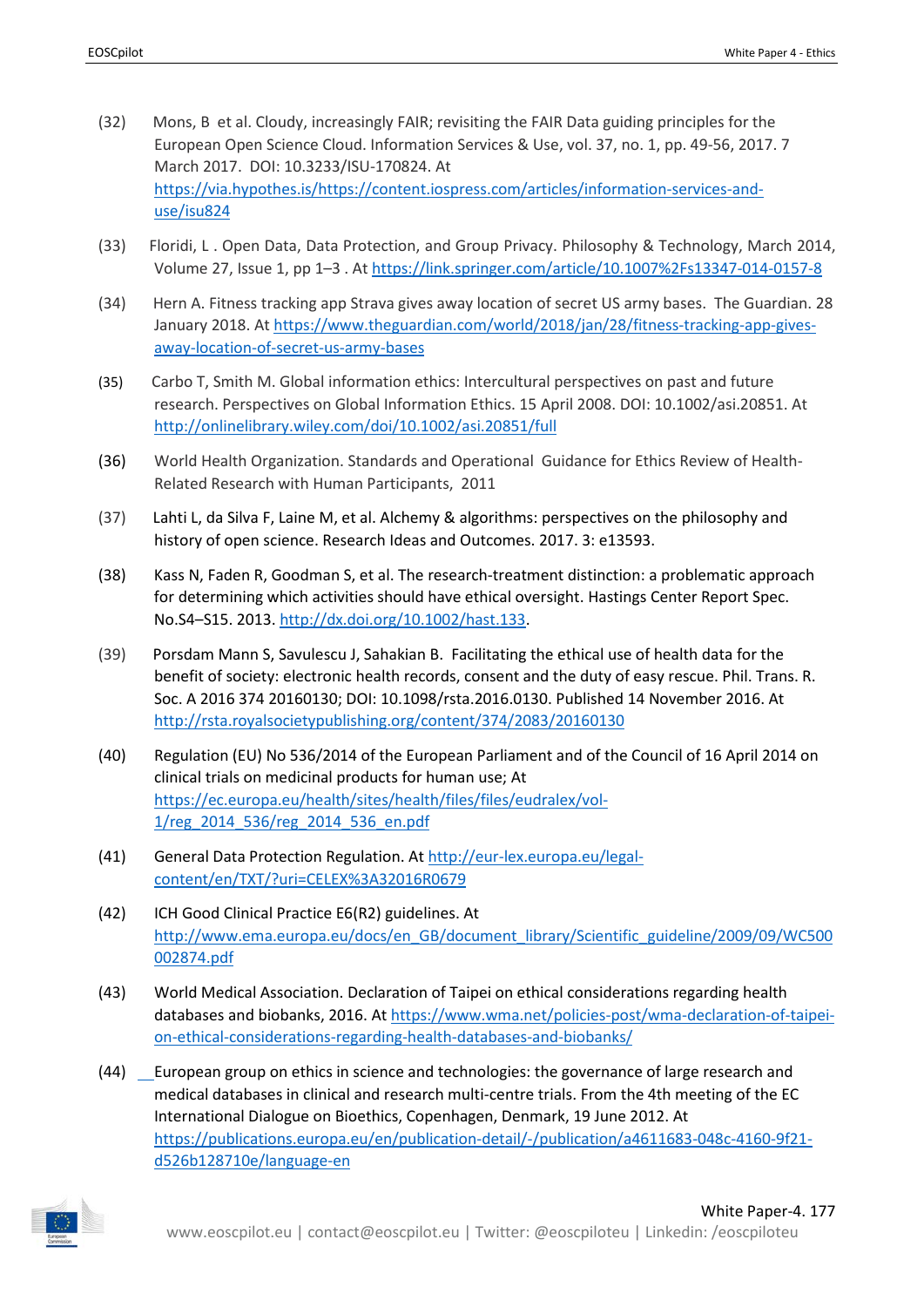- (45) Schmidutz D, Ryan L, Gjesdal A & De Smedt K. DASISH (Data Service Infrastructure for the Social Sciences and Humanities), Work Package 6: 'Legal and Ethical Issues'. 2013
- (46) Bell K. Here's why the Cambridge Analytica controversy is such a big deal. Mashable UK. Available a[t](https://mashable.com/2018/03/18/what-is-cambridge-analytica/#cuck9jQNQGqm) <https://mashable.com/2018/03/18/what-is-cambridge-analytica/#cuck9jQNQGqm>
- (47) Presser L, Hruskova M, Rowbottom H, Kancir J. Care.data and access to UK health records: patient privacy and public trust. Journal of Technology Science. Published 2015-08-11. A[t](https://techscience.org/a/2015081103/) <https://techscience.org/a/2015081103/>
- (48) GOV.UK: National Data Guardian (see: [https://www.gov.uk/government/organisations/national](https://www.gov.uk/government/organisations/national-data-guardian)[data-guardian\)](https://www.gov.uk/government/organisations/national-data-guardian)
- (49) Ethics & Principles for Science & Society Policy-Making. The Brussels Declaration. A[t](http://www.sci-com.eu/main/docs/Brussels-Declaration.pdf?58b6e4b4) <http://www.sci-com.eu/main/docs/Brussels-Declaration.pdf?58b6e4b4>
- (50) Data Science ethical framework. UK Cabinet Office. Published 19/05/2016. A[t](https://www.gov.uk/government/uploads/system/uploads/attachment_data/file/524298/Data_science_ethics_framework_v1.0_for_publication__1_.pdf) [https://www.gov.uk/government/uploads/system/uploads/attachment\\_data/file/524298/Data\\_s](https://www.gov.uk/government/uploads/system/uploads/attachment_data/file/524298/Data_science_ethics_framework_v1.0_for_publication__1_.pdf) [cience\\_ethics\\_framework\\_v1.0\\_for\\_publication\\_\\_1\\_.pdf](https://www.gov.uk/government/uploads/system/uploads/attachment_data/file/524298/Data_science_ethics_framework_v1.0_for_publication__1_.pdf)
- (51) European Commission: Responsible Research and Innovation (see[:](https://ec.europa.eu/programmes/horizon2020/en/h2020-section/responsible-research-innovation) [https://ec.europa.eu/programmes/horizon2020/en/h2020-section/responsible-research](https://ec.europa.eu/programmes/horizon2020/en/h2020-section/responsible-research-innovation)[innovation\)](https://ec.europa.eu/programmes/horizon2020/en/h2020-section/responsible-research-innovation)
- (52) Hienola et al. EOSC Pilot. D2.2 Draft governance framework for the European Open Science Cloud, v1.1. 2017
- (53) European Commission's Directorate-General for Research & Innovation (RTD): Open innovation, open science, open to the world  $-$  vision to Europe, [https://ec.europa.eu/digital-single-market/en/news/open-innovation-open-science-open-world](https://ec.europa.eu/digital-single-market/en/news/open-innovation-open-science-open-world-vision-europe)[vision-europe](https://ec.europa.eu/digital-single-market/en/news/open-innovation-open-science-open-world-vision-europe)
- (54) EU Commission EOSC High Level Expert Group. Realising the European Open Science Cloud. European Union, 2016 [https://ec.europa.eu/research/openscience/pdf/realising\\_the\\_european\\_open\\_science\\_cloud\\_2](https://ec.europa.eu/research/openscience/pdf/realising_the_european_open_science_cloud_2016.pdf) [016.pdf](https://ec.europa.eu/research/openscience/pdf/realising_the_european_open_science_cloud_2016.pdf)
- (55) Tsiavos et al.: D3.1 Policy Landscape Review, 7 January 2018

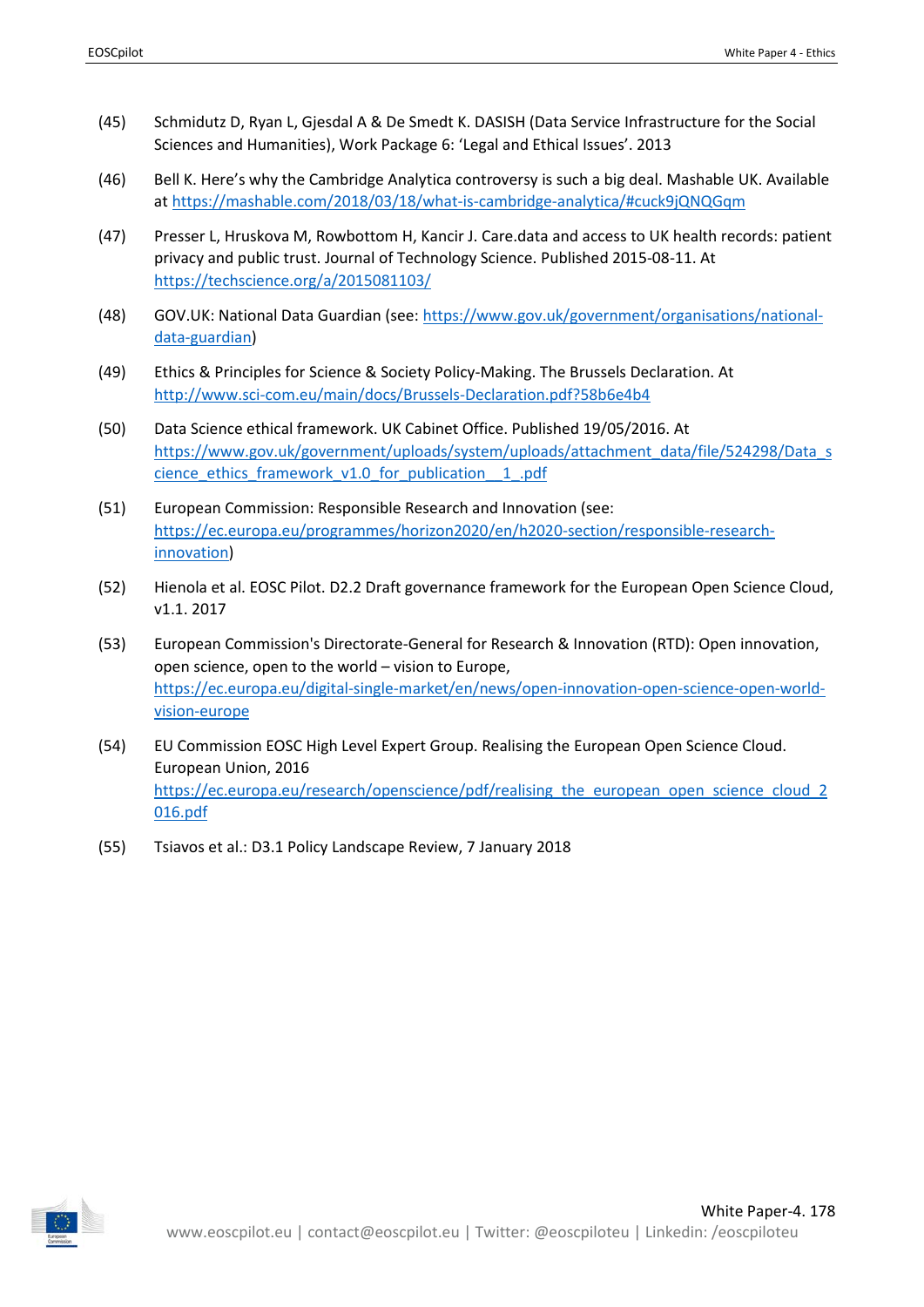# <span id="page-30-0"></span>**GLOSSARY**

| <b>Term</b>                         | Explanation                                                                                                                                                                                                                                                                                                                                                                                                                                                                                                                                                                                                                                                                                                            |
|-------------------------------------|------------------------------------------------------------------------------------------------------------------------------------------------------------------------------------------------------------------------------------------------------------------------------------------------------------------------------------------------------------------------------------------------------------------------------------------------------------------------------------------------------------------------------------------------------------------------------------------------------------------------------------------------------------------------------------------------------------------------|
| Personal data                       | Means any information relating to an identified or identifiable natural person<br>('data subject'); an identifiable natural person is one who can be identified,<br>directly or indirectly, in particular by reference to an identifier such as a name,<br>an identification number, location data, an online identifier or to one or more<br>factors specific to the physical, physiological, genetic, mental, economic, cultural<br>or social identity of that natural person. N.B. The GDPR does not apply to<br>anonymous data or personal data of deceased persons.<br>From Definitions, General Data Protection Regulation (EU) 016/679 (GDPR),<br>Recital 27.                                                   |
| Sensitive Data                      | Four types of sensitive data can be distinguished: personal information, business<br>information, classified information and 'sensitive issue' data:                                                                                                                                                                                                                                                                                                                                                                                                                                                                                                                                                                   |
| Sensitive personal<br>information   | Data that can be traced back to an individual and that, if disclosed could result<br>in harm to that person. The following data is considered sensitive personal data<br>and subject to specific processing conditions: personal data revealing racial or<br>ethnic origin, political opinions, religious or philosophical beliefs; trade-union<br>membership; genetic data, biometric data processed solely to identify a human<br>being; health-related data and data concerning a person's sex life or sexual<br>orientation. These categories of personal data are subject to additional<br>protection under the GDPR.<br>See Article 4(13), (14) and (15) and Article 9 and Recitals (51) to (56) of the<br>GDPR. |
| Sensitive business<br>information   | includes anything that poses a financial or existential risk to a company if<br>discovered by a competitor or the general public. Such information includes<br>trade secrets, acquisition plans, financial data and supplier and customer<br>information.                                                                                                                                                                                                                                                                                                                                                                                                                                                              |
| Sensitive classified<br>information | is restricted according to a designated level of sensitivity (for example,<br>restricted, confidential, secret and top secret), usually by a government body.<br>Examples could be plans to build a bomb or a highly pathogenic virus. Classified<br>information is data that must be protected from unauthorized access to<br>safeguard the safety or security of an individual, group or organization.<br>Adapted from http://whatis.techtarget.com/definition/sensitive-information                                                                                                                                                                                                                                 |
| Sensitive issue data                | Includes - for example - sociological data relating to different social or ethnic<br>groups, e.g. their occupations, income levels, criminality; biological data such as                                                                                                                                                                                                                                                                                                                                                                                                                                                                                                                                               |